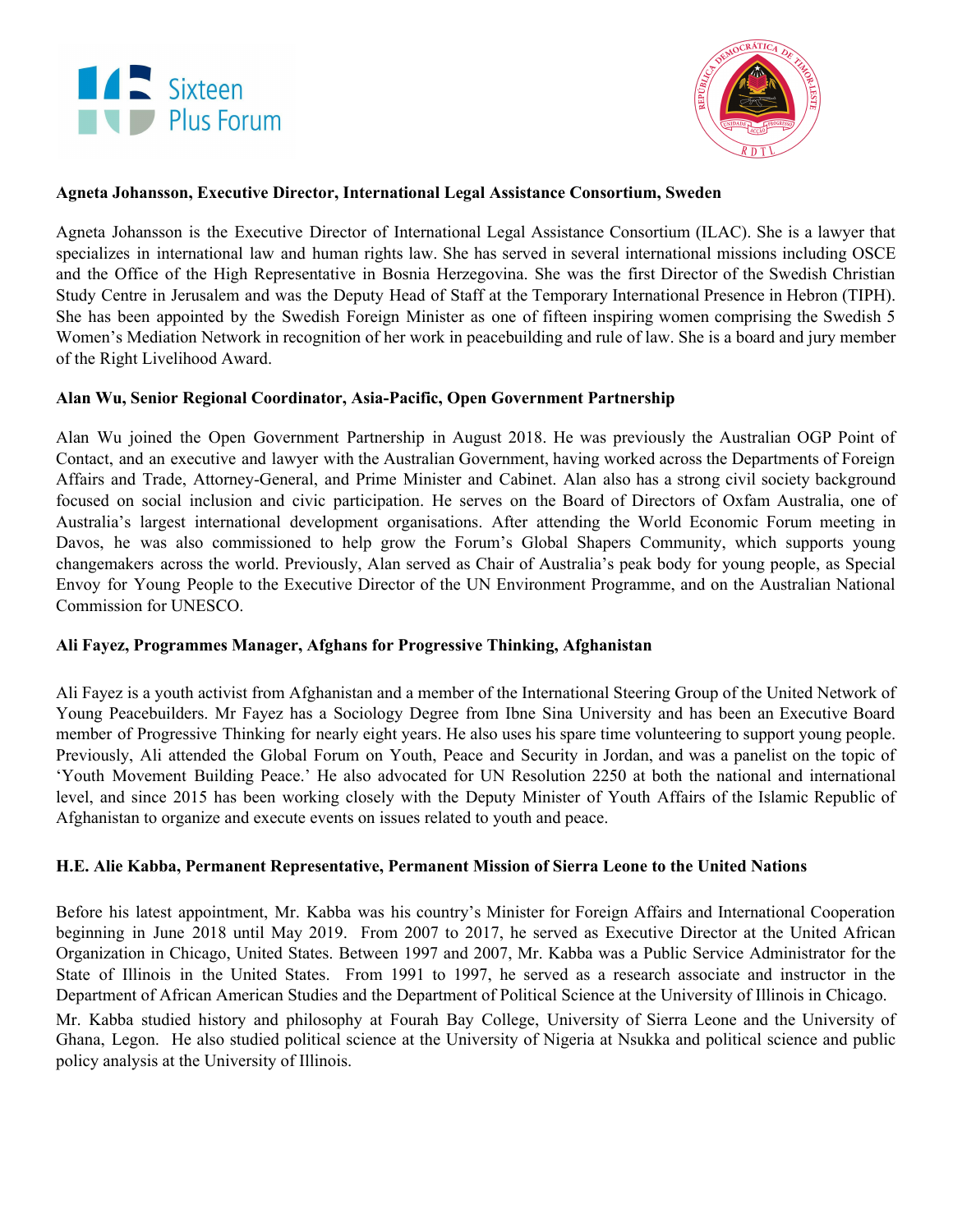# **H.E. Amatlain Elizabeth Kabua, Permanent Representative, Permanent Mission of the Marshall Islands to the United Nations**

Prior to her current appointment as the Permanent Representative of the Marshall Islands to the United Nations, Ms. Kabua had served as Ambassador to Fiji since 2009. From 2003 to 2009, she held the position of Field Service Consultant to her country's Ministry of Foreign Affairs, having served earlier as Ambassador to Japan between 1997 and 2003. Ms. Kabua served as Mayor of the Majuro Atoll Local Government between 1986 and 1997, having been manager of the Majuro Hotel for the Nauru Local Council/Phosphate Trust from 1981 to 1986. Prior to beginning her diplomatic career, she was a teacher at the Garapan Elementary School in Saipan (1978-1980). She was educated at Chaminade University in Honolulu, Hawaii, in the United States; at Saint Francis High School, also in Honolulu; and at Mount Caramel High School in Saipan, Commonwealth of the Northern Mariana Islands.

# **H.E. Andrew Jacobs, Ambassador of the European Union to Timor-Leste**

Ambassador Jacobs presented his credentials to the President of the Democratic Republic of Timor-Leste on October 2019. Ambassador Jacobs was formerly EU Ambassador to the Pacific, based in Fiji. He has also had postings in Vietnam and Thailand, where he was responsible for EU cooperation with Cambodia, Laos, and Myanmar. In addition to Asia and the Pacific, he has worked extensively with countries of North Africa, the Middle East, Latin America, and the Balkans.

# **Anna Azaryeva Valente, Peacebuilding Specialist, UNICEF HQ**

Anna Valente is an experienced peacebuilding specialist, with expertise in education and child protection and a demonstrated history of working in international development and humanitarian action. She is skilled in conflict analysis, conflict-sensitive approaches and peacebuilding programming, as well as multi-hazard risk assessments and and risk-informed programming. She has extensive experience in education planning and management, particularly in fragile and conflict-affected contexts. Ms. Valente's country experience range from low to middle income countries including Iraq, Lebanon, India, Burundi, Chad, DRC, Costa Rica, Georgia, Sri Lanka, among others. She has a strong research background and analytical skills with BA in Economics and International Relations, MSc in Violence, Conflict and Development and ongoing Doctorate (PhD) in Political Science - International and Comparative Education from Columbia University.

# **Anna-Maria Heisig, Specialist and Focal Person for SDG 16, Government and Conflict Department, GIZ**

In her previous position, Anna-Maria Heisig focused on follow-up and review of the 2030 Agenda through advising the global multi-stakeholder Partners for Review network. Prior engagements include posts at the Friedrich-Ebert Stiftung UN Liaison Office and the German Bundestag. She holds a Masters in Political Science from Potsdam University with graduate work from the University of California, Berkeley and the University of Kent, Canterbury.

# **Anne Kahl, Special Advisor on Governance and Sustaining Peace, UNDP**

Anne Kahl is an experienced development practitioner and policy specialist who has worked on the linkages between governance, rule of law, and peacebuilding in various contexts, including conflict-affected and transition settings. Expertise in programme development and management, provision of strategic advice, and partner and inter-agency coordination from both the UN and the Danish Ministry of Foreign Affairs. In her current role as the Special Advisor on Governance and Sustaining Peace with UNDP, she focuses on supporting the implementation of the Sustainable Development Goals with focus on SDG 16. Anne is motivated by the desire to make a difference while demonstrating commitment, energy and innovation.

# **Ariel E. Florendo, Regional Director of Central Visayas, Philippine Statistics Authority**

Ariel Florendo was installed as the first Regional Director of Philippine Statistics Authority of the Negros Island Region. Mr. Florendo underscores the vital role in the collection of accurate statistics as they are the basis in crafting good policies and plans to provide better services to the people. Under his direction, the Philippine Statistics Authority (PSA) will conduct a pilot census for the "2020 Census of Population and Housing", which aims to provide government executives,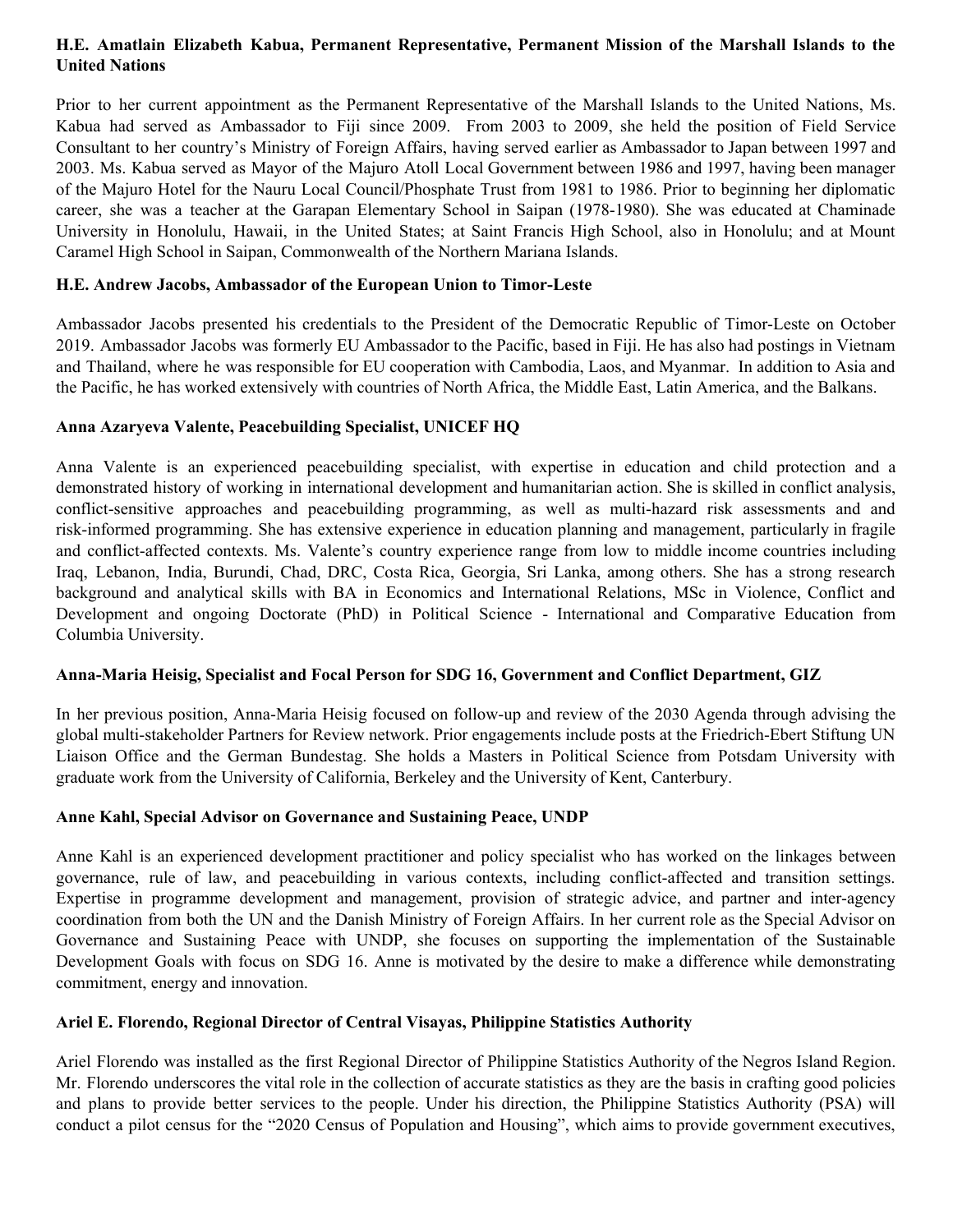policy makers and planners with population and housing data on which to base their social and economic development plans, policies and programs.

## **Arti Naidu, Principle Corruption Prevention Officer, Independent Commission Against Corruption, Fiji**

Arti Naidu is the Principle Corruption Prevention Officer at the Independent Commision Against Corruption of Fiji. In her current role, Arti emphasizes on the importance of accountability in everyday living, at home, at the community level and at the national level. Arti also conducts anti-corruption trainings for school teachers in the central division, in hopes of raising an ethical generation.

### **Barbara de Oliveira, Partner, JU,S, Timor-Leste**

Barbarda de Oliveira is a legal expert with experience in post conflict countries in the areas of human rights protection, access to justice and legal framework development. She has worked in the area of human rights for almost 20 years, with 15 of those years in Timor-Leste. She has focused on the development of legal research and provision of advisory legal services, including legislation drafting and analysis. She has also worked with local and international NGOs and public institutions (including NHRI), UN agencies and missions, among others. Barbara studied law in South Africa and has a Masters degree in Human Rights and Democratization from the EUIC programme. She has recently co-authored a book about human rights in East Timor. She has recently joined forces with two Timorese lawyers to establish JU,S Jurídico Social, a social enterprise focusing on human rights and access to justice. JU,S is starting to develop programmes aimed at legal empowerment and they interested in connecting with other organizations

## **Bianca Pabotoy, Project Officer, Center for Peace Education, Philippines**

Bianca Pabotoy is the project officer of the Women's Agency in Keeping the Peace, Promoting Security, shortly called WePeace, of the Center for Peace Education-Miriam College. WePeace is a localisation project to strengthen the pillar of participation in the Philippine National Action Plan for UNSCR 1325 - Women, Peace and Security. Through a capacity-sharing, they have trained women from four provinces with four different conflict lines across the Philippines. Bianca is also the Gender and Disarmament Focal Point of the Center. The Center for Peace Education is one of the advocacy centers of Miriam College with a mission of building peace through teaching peace.

#### **Prof. Bramantyo Djohanputro, Vice President - Ethics & Governance, Indonesia Global Compact Network**

Prof. Bramantyo Djohanputro, M.B.A.,Ph.D serves as an Executive Director of PPM Manajemen, the only academia in Indonesia that focuses on business and management. He also serves as a Vice President of Business Ethics and Governance in Indonesia's Global Compact Network. He has extensive experience in financial management and development and risk management for the past 18 years. He has been working with various stakeholders, governments, corporations, CSOs, international organizations and Academia. He also leads the 4th pillar/Principle 10 of UN Global Compact; anti-corruption, a pillar that encourages businesses to work against all forms of corruption in supporting the achievement of SDGs, especially SDG 16. Currently, he is focusing on a business ethics program called PEBOSS in PPM Manajemen. This program aims to be the center of information, research and study on business ethics which goals are to raise awareness, mainstream, and build partnership internally and externally on ethics acculturation in Indonesia. This program provides certification for corporate fraud auditors and is integrated into their student's undergraduate and postgraduate curriculum.

#### **Casimiro dos Santos, Executive Director, Judicial System Monitoring Program, Timor-Leste**

Casimiro Dos Santos is currently working with Judicial System Monitoring Programme (JSMP) in Timor-Leste. He holds a Masters degree in International Relations. He started his career in 1999 where he was serving UN Mission in Timor-Leste. In 2002, he moved to work with the Special Panel for Serious Crimes at the Investigation Unit in Dili. In 2004, he worked with Lawyers without Borders as a program staff. In 2004, he started working with JSMP as a Legal Researcher. In 2016, he was appointed as Coordinator of the Legal Research Unit and was later appointed as Deputy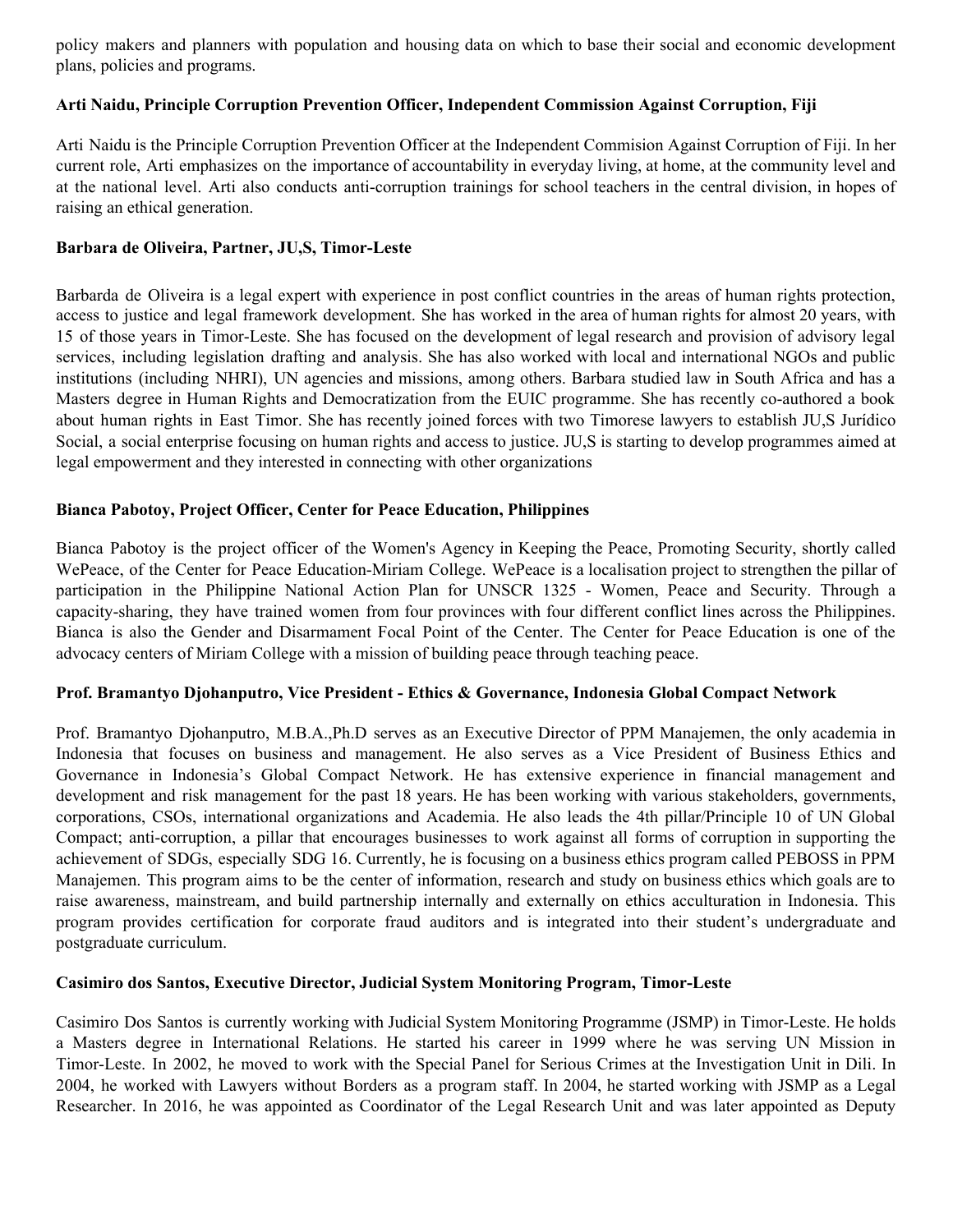Director. He is currently assuming JSMP's Interim Director. Casimiro has been teaching International Law and Diplomatic Practices at the University of Peace since 2010.

# **Cynthia Veliko, Regional Representative, Southeast Asia, OHCHR**

Cynthia has worked across the UN system since 1999. She has served with the Office of the United Nations High Commissioner for Human Rights (OHCHR) since March 2006 as Human Rights Advisor in three countries - Pakistan, Sri Lanka and the Philippines and was appointed as the Regional Representative to OHCHR Regional Office for South-East Asia in August 2017. She has worked on human rights issues in the context of development, armed conflict and natural disasters. Prior to joining OHCHR, she worked at the WHO for 5 years on the Polio Eradication Initiative, supporting governments to develop a rights-based approach to immunization campaigns in South Asia and Africa. Cynthia began her work with the UN in 1999 with the Department of Political Affairs where she was assigned to the Cyprus proximity talks in New York and then deployed to Haiti for the parliamentary and presidential elections in 2000. She holds a Master's degree in International Relations from Johns Hopkins University and a Bachelor's in Psychology from Boston University in the United States.

## **Daniel Zavala-Porros, Minister Counsellor, Permanent Mission of Costa Rica to the United Nations**

Daniel Zavala Porras is Minister Counsellor in charge of Human Rights and Social, Cultural and Humanitarian Affairs in the Permanent Mission of Costa Rica to the United Nations in New York. He has worked on human rights, gender and environmental matters in the Ministry on the Status of Women and the Ministry of Foreign Affairs and Worship in Costa Rica. He served as Executive Secretary of the National Mechanism for Reporting and Follow-up of international human rights obligations, including the 2030 Agenda for Sustainable Development, promoting the involvement and participation of civil society in the work of the Inter-institutional Commission on Human Rights, for the monitoring and enhancement of State's compliance, and acted as national focal point to the Regional Agreement on Access to Information, Public Participation and Access to Justice in Environmental Affairs in Latin America and the Caribbean.

## **David Freedman, Acting Country Representative, Asia Development Bank, Timor-Leste**

David Freedman is Asia Development Bank's Timor-Leste Country Economist. Prior to his current role, he worked for Asia Development Bank's Pacific Private Sector Development Initiative in Papua New Guinea, and was an Overseas Development Institute Fellow at the Papua New Guinea Sustainable Development Program. He holds a Bachelors and Masters of Science in Economics from the University of Nottingham, United Kingdom.

# **Demetrio do Amaral de Carvalho, Secretary of State for the Environment, Timor-Leste**

Demetrio do Amaral de Carvalho is an [environmentalist](https://en.wikipedia.org/wiki/Environmentalist) from Timor-Leste. He grew up in villages south of Liquica on the north coast of East Timor, and was 9 years old when the country was invaded by Indonesia. He hid in the jungle until the age of 13 and became a resistance fighter against the period of Indonesian [occupation.](https://en.wikipedia.org/wiki/Indonesian_occupation_of_East_Timor) He has a degree in Environmental Science obtained later in Indonesia. Carvalho is a founder of the environmental organization, the Haburas Foundation. Haburas is one of Timor-Leste's only environmental NGOs, and runs education and livelihood support programs. It began shortly before Timor-Leste's independence and has attracted wide acclaim for its efforts to support environmental programs and Timorese values, particularly Tara Bandu, a customary law that enables traditional ecological wisdom. de Carvalho was awarded the Goldman [Environmental](https://en.wikipedia.org/wiki/Goldman_Environmental_Prize) Prize in 2004.

#### **H.E. Dr. Dionisio da Costa Babo Soares, Minister of Foreign Affairs and Cooperation, Timor-Leste**

H.E. Dionísio da Costa Babo Soares is a Timorese [politician](https://de.wikipedia.org/wiki/Politiker). From 2012 to 2015 he was Minister of Justice and from 2015 to 2017 Minister of State, Coordinator of Administrative Affairs and Minister of State Administration. Since 2018 H.E. Soares has been the Minister of Foreign Affairs and Cooperation of Timor-Leste. He is a member of the Congresso Nacional da Reconstrução Timorense (CNRT). Prior to his current role, H.E. Soares, along with [Indonesian](https://de.wikipedia.org/wiki/Indonesien) Benjamin Mangkoedilaga, chaired the Truth and Friendship [Commission](https://de.wikipedia.org/wiki/Wahrheits-_und_Freundschaftskommission) (CTF), which was commissioned by the presidents of both countries to address human rights abuses during the 1999 East [Timorese](https://de.wikipedia.org/wiki/Operation_Donner) crisis. In 2005 he was sworn in as a member of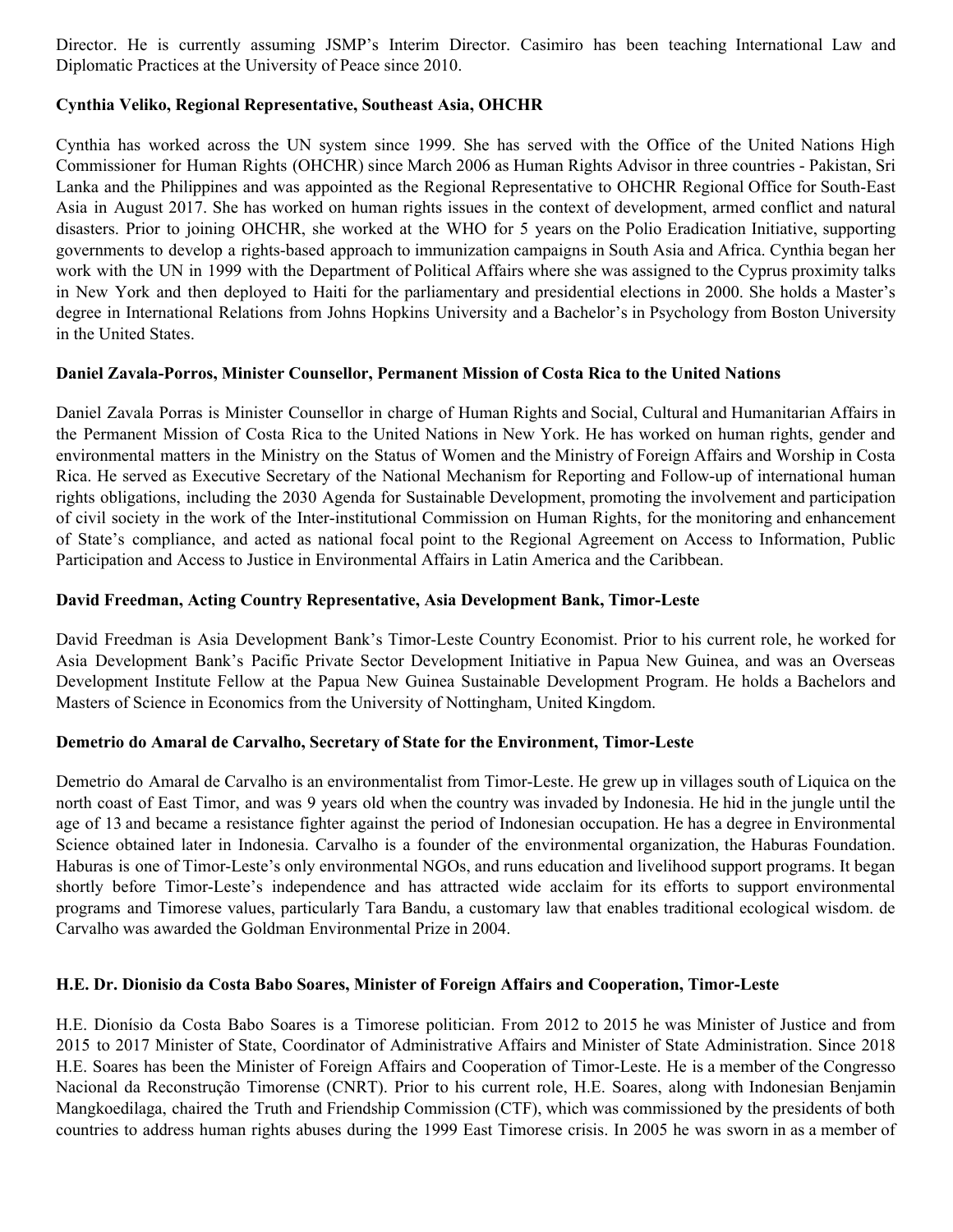the [National](https://de.wikipedia.org/wiki/Konsellu_Superior_Defeza_no_Seguransa) Security Council and with the Presidential Decree 04/2006 member of the Board of Directors of Public Broadcasting. In 2007, H.E. Soares became general secretary of CNRT, which was newly founded by Xanana [Gusmão.](https://de.wikipedia.org/wiki/Xanana_Gusm%C3%A3o) H.E. Soares has a degree in constitutional law from Udayana [University](https://de.wikipedia.org/wiki/Udayana-Universit%C3%A4t) in [Denpasar,](https://de.wikipedia.org/wiki/Denpasar) Indonesia, and a doctorate in [anthropology](https://de.wikipedia.org/wiki/Anthropologie) from the Research School of Pacific and Asian Studies of the Australian National [University.](https://de.wikipedia.org/wiki/Australian_National_University)

## **Esther Jeyang, Facilitator for Peace, Civil Society Forum for Peace, Myanmar**

Esther is working on promoting public participation in peace process. She has worked consistently with civil society in Myanmar's peace process since 2012 both part-time and full-time. She is currently working as a freelance facilitator and peace education trainer based in the Kachin state. She is a member of Civil Society Forum for Peace. The network organizes forums, seminars and workshops to expand the space of civil society by informing the public about ongoing peace processes, sharing knowledge and promoting the basic concepts of peacebuilding. She has been involved in many events, campaigns, and networks advocating against the war, defending human rights violations and protecting women and children. She has coordinated and collaborated with several civil society organizations, prioritizing women's organizations and the youth of in Myanmar.

## **H.E. Fidelis Magalhaes, Minister of Legislative Reform and Parliamentary Affairs, Timor-Leste**

H.E. Fidelis Manuel Leite Magalhães is an East [Timorese](https://de.wikipedia.org/wiki/Osttimor) politician. Prior to his current role, he served as [Chief](https://de.wikipedia.org/wiki/Stabschef) of [Staff](https://de.wikipedia.org/wiki/Stabschef) of Timor-Leste's [President,](https://de.wikipedia.org/wiki/Pr%C3%A4sident_(Osttimor)) Taur [Matan](https://de.wikipedia.org/wiki/Taur_Matan_Ruak) Ruak. Until 2017, Magalhães was Senior Political Advisor to the President, he has been the Minister of Legislative Reform and Parliamentary Affairs since then. Magalhães is a member of the [Partidu](https://de.wikipedia.org/wiki/Partidu_Libertasaun_Popular) [Libertasaun](https://de.wikipedia.org/wiki/Partidu_Libertasaun_Popular) Popular (PLP).

## **Habib Ur Rehman Mayar, Deputy Secretary-General, g7+**

Habib Ur Rehman Mayar is deputy general secretary of the g7+ Secretariat based in Dili, Timor-Leste. He has served in the Secretariat since 2013 and leads on policy and advocacy for better engagement in fragile situation. He advises the chair of g7+ on matters concerning peacebuilding and statebuilding and at WB/IMF, UN, IDPS (International Dialogue on Peacebuilding and Statebuilding), and other related international forums to provide g7+ perspective on the related issues.

# **Harshani Dharmadasa, Deputy Director, Pathfinders, NYU-CIC**

Harshani Dharmadasa is a Senior Program Officer at New York University's Center on International Cooperation, working on the Pathfinders for Peaceful, Just and Inclusive Societies program–a platform for countries that wish to lead on delivering the 2030 Agenda SDG16+ targets for peace, justice, and inclusion. Prior to her current role, she worked at BRAC USA, where she led national planning processes and designed multi-sectoral social protection and livelihoods programming for governments and civil society. She also worked with the UN Special Rapporteur for Health where she helped to investigate, monitor and recommend solutions to member states with respect to human rights, as well as the Open Society Justice Initiative and UN Women to strengthen women's rights and advance access to justice. In previous years, she worked with the UN Democracy Fund guiding the delivery of rule of law projects in developing countries, and Trial Chamber III of the International Criminal Tribunal for the Former Yugoslavia. Harshani holds a law and arts degree from Monash University in Australia, and a Master's in International Law and Comparative Law from the George Washington University in Washington D.C.

#### **Hergui Luina Alves, Vice President, Chamber of Commerce and Industry, Timor-Leste**

Hergui Alves is the President of the Timor-Leste Business Woman Association (AEMTL) and the Director of Nova Casa Fresca Lda. She has dedicated 13 years to women's empowerment and reducing the female unemployment rate. Her business, Nova Casa Fresca (NCF) began as a group of 3 families and has expanded to over 150 households or 22 groups of farmers, which consists of 53% women. Thanks to NCF, these households now have a stable income, which has led to women's empowerment through economic independence. NCF's projects include measuring women's involvement in agribusiness, training and mentoring female to be independent economically through agribusiness as well as other productive and sustainable sectors. In her current role as the, as the President of AEMTL, Hergui dedicates herself to work with her dynamic teams to lead changes in Timor-Leste's private sector landscaping. Hergui is also involved in human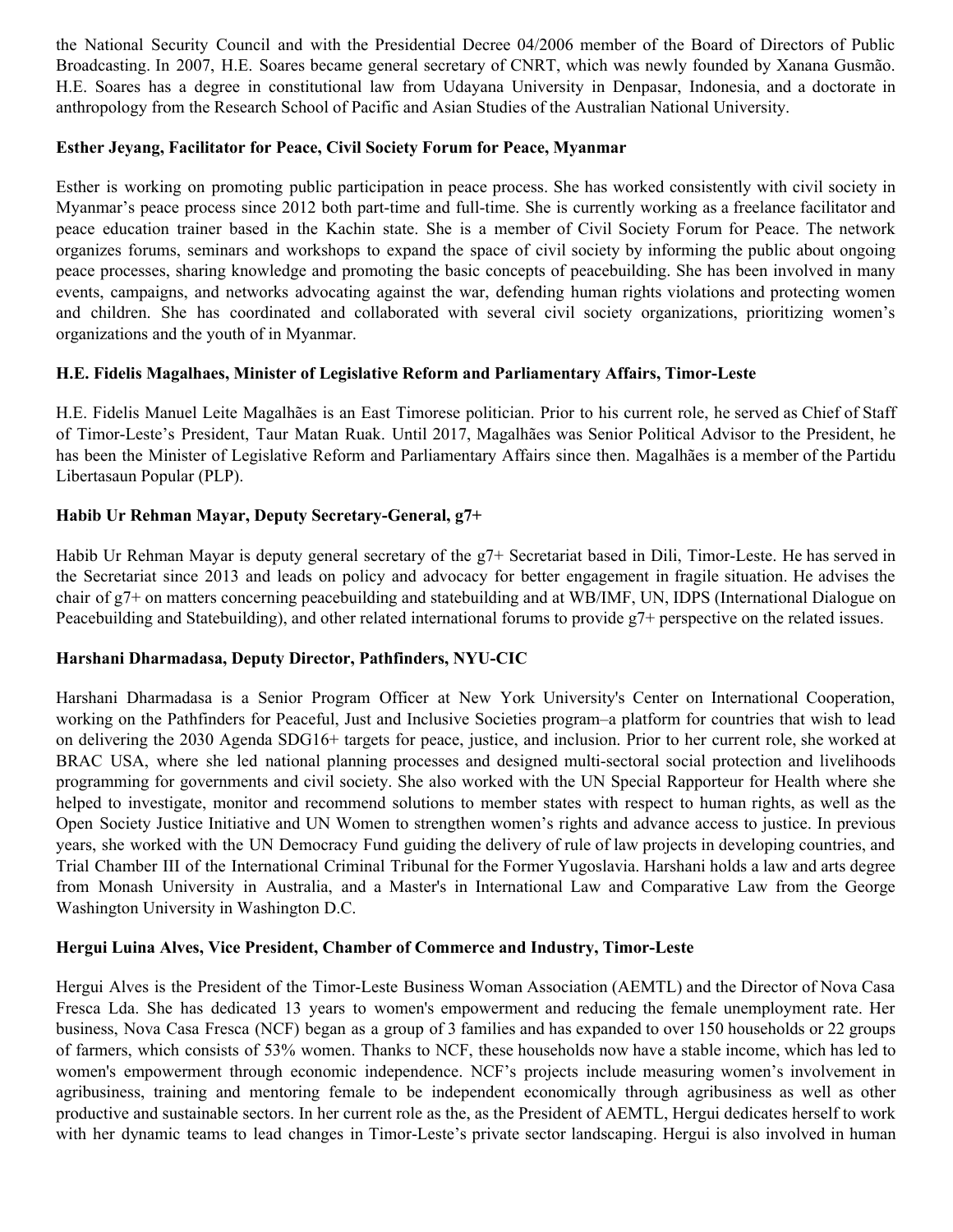rights by volunteering in several women organizations and participate in Timor-Leste VNR working group and High Level political Forum 2019 representing Timor-Leste private sector at UNHQ. In addition to NCF, Hergui owns a construction and general supplier company namely Oceania Unipessoal Lda. The company has offered quality of services to its customers through implementation of international standards and professionalism that suit the local context.

# **Herman von Hebel, Senior Fellow, Rule of Law Collaborative, University of South Carolina; Former ICC Registrar**

Herman von Hebel was a Registrar of the International Criminal Court. He was elected on 8 March 2013 as the new Registrar for a five-year term. He was sworn in on 18 April 2013 and succeeds Silvana Arbia. Prior to joining the ICC, he was Deputy Registrar then Registrar of the Special Tribunal for Lebanon. He also served as Deputy Registrar then Registrar of the Special Court for Sierra Leone. From 2001 until 2006 he was senior legal officer at the International Criminal Tribunal for the former Yugoslavia. Von Hebel began his career in the Dutch government where he worked in various capacities from 1990 until 2000 at the Ministry of Foreign Affairs and the Ministry of Justice. During that time he was part of the Dutch delegation at the negotiations of the Rome Statute, which led to the establishment of the International Criminal Court. He studied international law at the University of Groningen, the Netherlands.

# **H.E. Hermenegildo Pereira, Minister of State of the Presidency of the Council of Ministers, Timor-Leste**

H.E. Pereira is an East [Timorese](https://de.wikipedia.org/wiki/Osttimor) politician. He is a member of the Congresso Nacional da [Reconstrução](https://de.wikipedia.org/wiki/Congresso_Nacional_da_Reconstru%C3%A7%C3%A3o_Timorense) Timorense (CNRT). In the VI. [Government](https://de.wikipedia.org/wiki/VI._konstitutionelle_Regierung_Osttimors) of Timor-Leste, Minister Pereira was one of four Ministers of State and Minister of the Presidium of the Council of Ministers. In the 7th [government,](https://de.wikipedia.org/wiki/VII._konstitutionelle_Regierung_Osttimors) he was Deputy Prime Minister and is now in the [VIII.](https://de.wikipedia.org/wiki/VIII._konstitutionelle_Regierung_Osttimors) [Government](https://de.wikipedia.org/wiki/VIII._konstitutionelle_Regierung_Osttimors) as Minister of State and Minister of the Council of Ministers.

## **Jagdish Kumar Ayer, President, Association of Youth Organizations of Nepal**

Jagdish Ayer is the President of the Association of Youth Organizations of Nepal (AYON). AYON is an award-winning national network of 92 youth organizations across Nepal working on youth and development, including by contributing to SDG implementation in Nepal. He has played an important role in bringing youth organizations together to work for the monitoring and implementation of SDGs in Nepal, working on Goals 3, 4 and 16. Prior to his current role, Mr. Ayer served as an Executive Board Member and various positions at AYON. He was initially involved as a member of the Youth Connection Center (YCC). After the massive earthquake in April 2015, Mr. Ayer contributed to the relief and recovery efforts and worked with remote earthquake-affected communities of Nepal as a volunteer. He also led youth work camps to involve youth in the reconstruction and rebuilding of earthquake-affected communities. During his tenure as Member of the Executive Board, he led various campaigns, programs, training, conferences, and projects implemented by AYON. He also played an important role in AYON's campaigns and initiatives (Youth Mock Parliament, National Youth Assembly, AYON School of Leadership, Youth for Free and Fair Election, 16 Days of Activism, etc). and represented AYON in the Right Here Right Now (RHRN) Platform and the Young Female Leadership Forum (YFLF). He champions sexual and reproductive health and rights issues. He also used to serve as the President of the Junior Red Cross Circle. Mr. Ayer is a student in Physics.

# **Jesuina Maria Ferreira Gomes, Ombudsperson for Human Rights and Justice, Timor-Leste**

Jesuina Gomes is the Ombudsperson for Human Rights and Justice in Timor-Leste. She has held this position since October 2019. Prior to her current position, she served one term as Deputy Provedor and she taught public management at the National University of Timor-Leste. She holds a Master's degree in Public Administration from the University of Hawaii, in the United States.

#### **Jinho Song, Vice President, Korea International Cooperation Agency, Republic of Korea**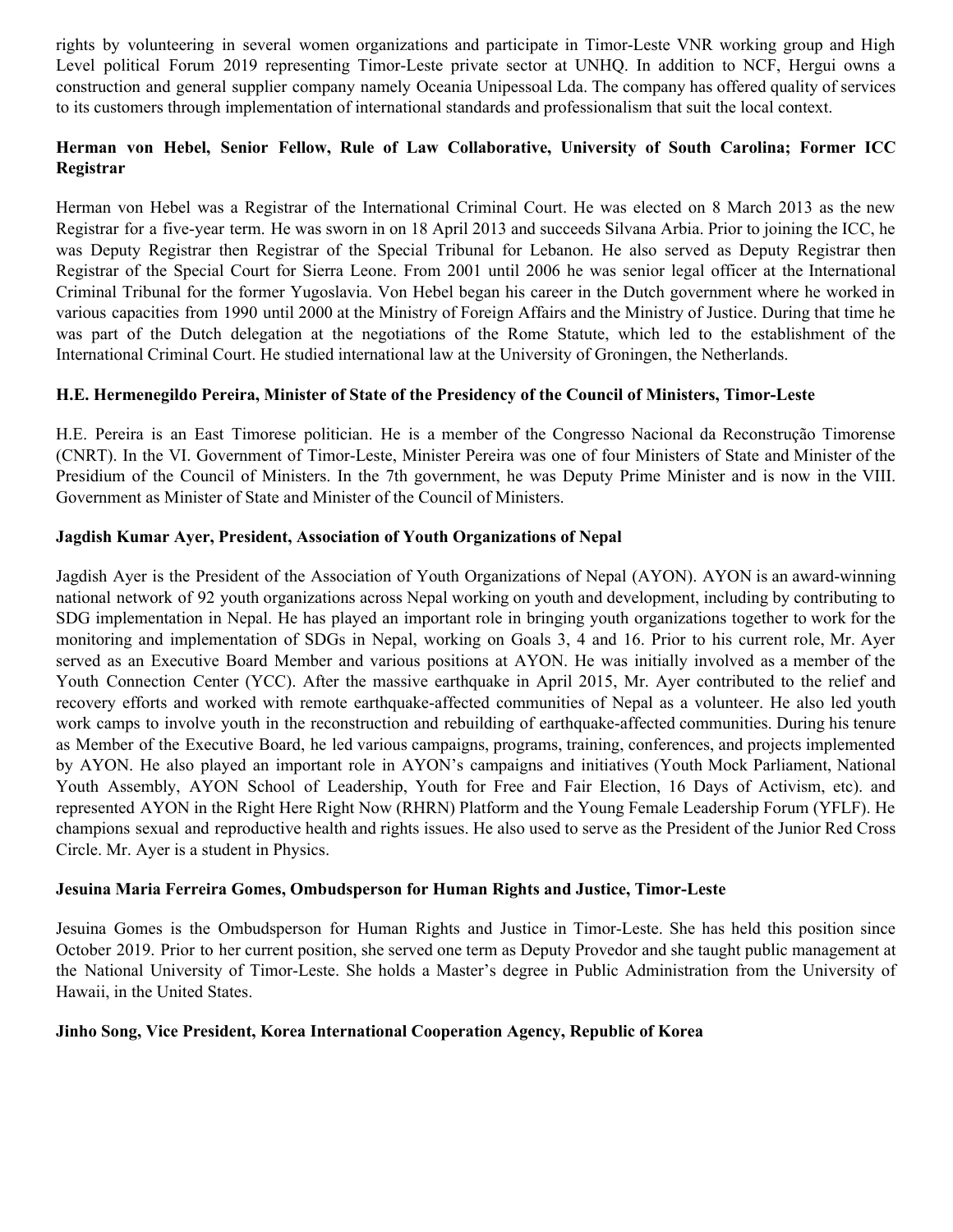## **Joao Alves, Interim President, Chamber of Commerce and Industry, Timor-Leste**

Joao Alves is the Interim President of the Chamber of Commerce and Industry (CCI) in Timor-Leste. In his position with CCI, Joao has worked on issues of economic diversification and promoting sustainable business enterprises.

# **Dr. Joao Boavida, Executive Director, Center for Studies for Peace and Development, Timor-Leste**

João Boavida is the Founder and Executive Director of the Centre of Studies for Peace and Development (CEPAD) an East Timorese organic civil society organization established in 2007 in response to the 2006 socio-political and military crisis in Timor-Leste. CEPAD's mission is to use participatory action research based collaborative approach and dialogue to advance the understanding of conflict-related issues and the major challenges to the consolidation of representative democracy in Timor-Leste, a unique approach which is as much about what is done as how it is done. He has worked with a variety of International organizations and UN agencies in several countries under different professional capacities and positions.

## **Joel Yodoyman, President, Green Spaces of the Sahel, Chad**

Joel Yodoyman is the President and a member of the Chadian non-governmental organization Green Spaces of the Sahel (Espaces verts du Sahel). In his current role, Joel works on promoting solar energy as a solution to climate change. He hopes to convey a message to young Africans to become 'eco-citizens' by understanding environmental issues and climate change concerns.

## **John Romano, Coordinator, Transparency, Accountability and Partnership Network for the 2030 Agenda**

John Romano is the Coordinator of the TAP Network, based in New York. Prior to joining the TAP Network, John worked at Stakeholder Forum for a Sustainable Future and the Natural Resources Defense Council (NRDC), coordinating global advocacy campaigns around the UN's Post-2015 sustainable development agenda. He has also worked for the UN Secretariat with UNDESA's Division for Sustainable Development, where he helped facilitate the engagement of civil society in the Rio+20 UN Conference on Sustainable Development, and coordinated the UN's social media coverage for the conference. John has a Masters in Sustainability Management from Columbia University and a Bachelors in Environmental Studies and Geography from Ohio Wesleyan University.

# **Jordan Street, Policy and Advocacy Advisor, Saferworld**

Jordan Street is a peacebuilding professional with an advocacy focus towards the United Nations and UK Government. Jordan focuses his works on SDG 16, peacebuilding response to counter-terrorism and Youth, Peace and Security. He has years of experience as a policy officer and advisor and supports programs in East Africa, Central Asia and the Middle East.

#### **H.E. Dr. José Ramos-Horta GCoIIH GCL, Former President, Timor-Leste, Eminent Person of the g7+**

José Manuel Ramos-Horta [GColIH](https://en.wikipedia.org/wiki/Order_of_Prince_Henry) [GCL](https://en.wikipedia.org/wiki/Order_of_Liberty) is an East [Timorese](https://en.wikipedia.org/wiki/East_Timor) politician who was the [President](https://en.wikipedia.org/wiki/President_of_East_Timor) of Timor-Leste from May 2007 to May 2012. Prior to that, he was the Minister of Foreign Affairs from 2002 to 2006 and Prime [Minister](https://en.wikipedia.org/wiki/Prime_Minister_of_East_Timor) from 2006 to 2007. He is a co-recipient of the 1996 [Nobel](https://en.wikipedia.org/wiki/Nobel_Peace_Prize) Peace Prize along with Carlos Filipe [Ximenes](https://en.wikipedia.org/wiki/Carlos_Filipe_Ximenes_Belo) Belo, for working "towards a just and peaceful solution to the conflict in East Timor". As a founder and former member of [Fretilin](https://en.wikipedia.org/wiki/Fretilin), Ramos-Horta served as the exiled spokesman for the East Timorese resistance during the years of the Indonesian [occupation](https://en.wikipedia.org/wiki/Indonesian_occupation_of_East_Timor) of East [Timor](https://en.wikipedia.org/wiki/Indonesian_occupation_of_East_Timor) (1975–1999). While he continued to work with Fretilin, Ramos-Horta resigned from the party in 1988, becoming an [independent](https://en.wikipedia.org/wiki/Independent_(politician)) politician. After leaving office as President in 2012, Ramos-Horta was appointed as the United [Nations](https://en.wikipedia.org/wiki/United_Nations)' Special Representative and Head of the United Nations Integrated Peacebuilding Office in [Guinea-Bissau](https://en.wikipedia.org/wiki/United_Nations_Integrated_Peacebuilding_Office_in_Guinea-Bissau) (UNIOGBIS) on 2 January 2013.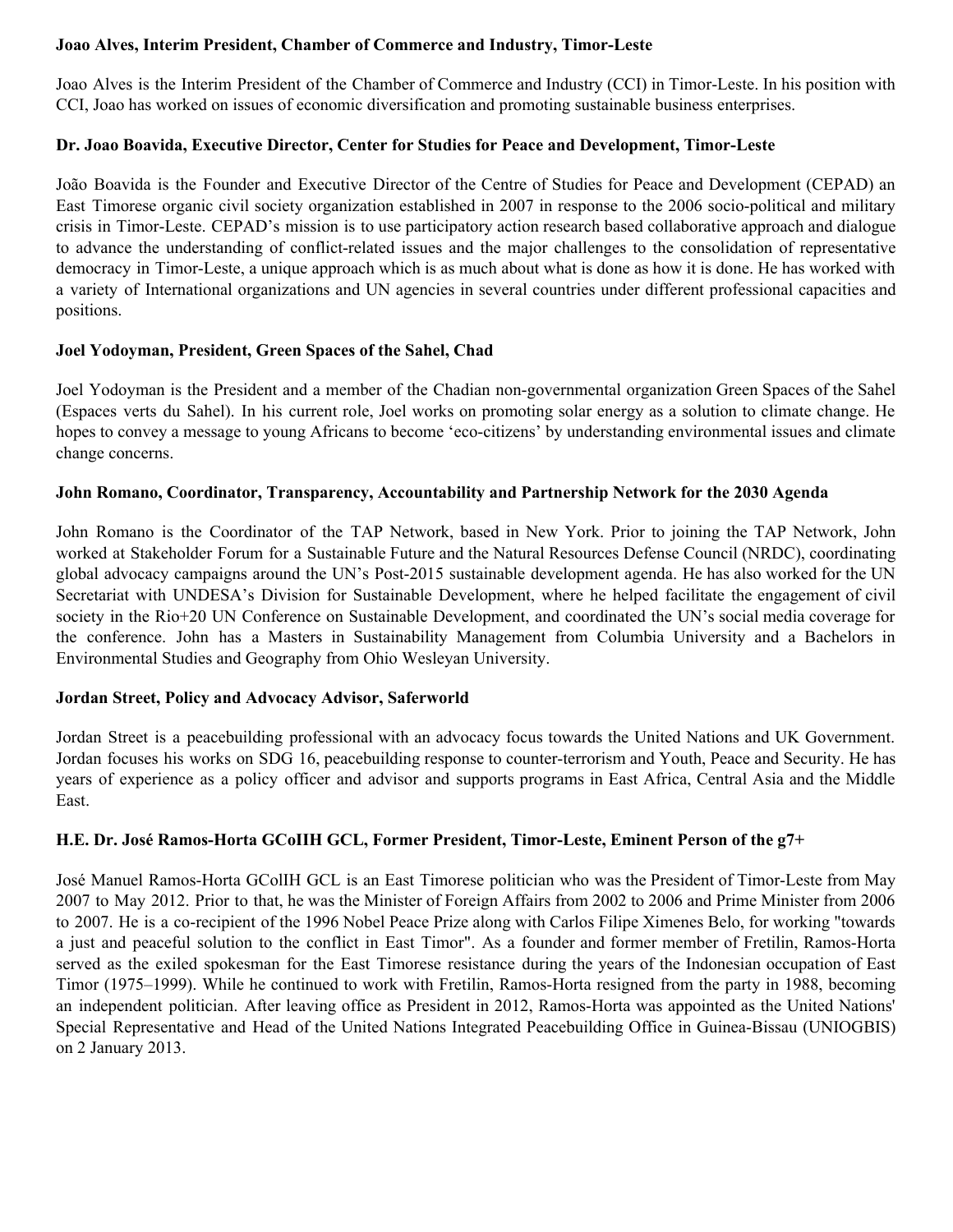### **Jyotsna Mohan Singh, Regional Coordinator, the Asia Development Alliance**

Jyotsna Mohan Singh has been working as a regional coordinator- Asia for Asia Development Alliance, a regional CSO platform for national CSOs in Asia and TAP Network for the past three years focusing on Goal 16 by organizing various training and capacity building events for the CSOs across and beyond Asia and Pacific. As a regional coordinator, she has been documenting CSO-government engagement mechanisms in the VNR process for the last 4 years, apart from collecting and documenting various country reports to see the challenges, gaps and opportunities in Goal 16 implementation, review and monitoring process. She firmly believes that Goal 16 is the enabler and accelerator of all the goals and if the government along with various stakeholders implement this goal with all honesty, then the world will be a better place to live. She has authored various reports on development and finance, in south-south cooperation, G20 issues apart from representing the country and the region (Asia) at various regional and global platformers representing a strong civil society voice from the global south. Jyotsna Mohan holds a Ph.D degree from the School of Social Science from Jawaharlal Nehru University, New Delhi.

# **H.E. Kaha Imnadze, Permanent Representative, Permanent Mission of Georgia to the United Nations**

Earlier in his diplomatic and civil service career Mr. Imnadze was Assistant to the President and Press Secretary for the President of Georgia Eduard Shevardnadze; Deputy Secretary of the National Security Council of Georgia, supervising defense and foreign policy issues; Deputy Chief of Mission of Georgia to NATO and Political Counselor at the Georgian Embassy to Belgium, Netherlands and Luxembourg, has held a number of positions at the Ministry of Foreign Affairs from junior staff to Head of Department. Mr. Imnadze also spent over 10 years in the private sector, hedge funds and defense industry. He served on board of Georgian Political Science Association (which he co-founded) and Georgian Institute for Russian Studies; was Research Associate of Conflict Studies Research Center at Camberley (UK). He holds MA in Philology from the Tbilisi State University.

## **Kseniya Kizilova, Head of Secretariat, World Values Survey Association; SDG 16 Data Initiative**

Kseniya Kizilova is Head of Secretariat at the World Values Survey Association. She majored in Sociology and has a background in Political Science and International Relations. Kseniya has been involved as a Research Fellow and Visiting Researcher at universities and research institutions in Austria, Germany, Spain, Hungary, Ukraine, the UK and the UAE. Her professional experience as a Social Scientist and Survey Researcher counts more than 15 years and includes implementation of over 65 scientific and applied social research projects. Ms Kizilova has over 50 academic publications dealing with social capital and trust; political culture and participation; happiness and wellbeing; public health; and higher education. In her capacity as the Head of the WVSA Secretariat, Kseniya is currently coordinating the 7th Wave of the WVS survey implemented in 2017-2020 in over 90 countries. Kseniya acts as Liaison Officer of the WVSA in cooperation with the UNDP, the World Bank, OHCHR, UN Women and other organizations and UN agencies, in particular on the topics of using WVS for the measurement of SDG 16 indicators and piloting new indicators.

#### **Leena Rikkila Tamang, Director, Asia and the Pacific, International IDEA**

Leena Tamang joined International IDEA in 2002. Between 2004-2013, she managed International IDEA's programme on Supporting Constitution-Building Process in Nepal. She created and supported initiatives aimed at forging consensus on political reform and to develop capacity of Nepalese stakeholders on constitutional options. Prior to her time in Nepal, Tamang worked at the South-Asia Programme, including Burma/Myanmar at International IDEA. Tamang is former Secretary-General of Finland's Advisory Board for Relations with Developing Countries at the Ministry for Foreign Affairs. She is a member and former chair (2001-2002) of the Network Institute for Global Democracy (NIGD). Amongst her work with NIGD, she coordinated projects promoting North-South Dialogues on democracy and globalization and was involved in the World Social Forum5 (WSF) process. She is also a former Board Member of Asia–Europe (ASEF) Foundation and has been teaching at the University of Tampere in the Department of Political Science and International Relations, Finland from where she graduated, as well at the department of Environmental Politics. Tamang has worked in India, Sri Lanka, Nepal and Vietnam and on Burma/Myanmar and published about democracy at the global level, on women's political participation, and on inclusive democratic processes.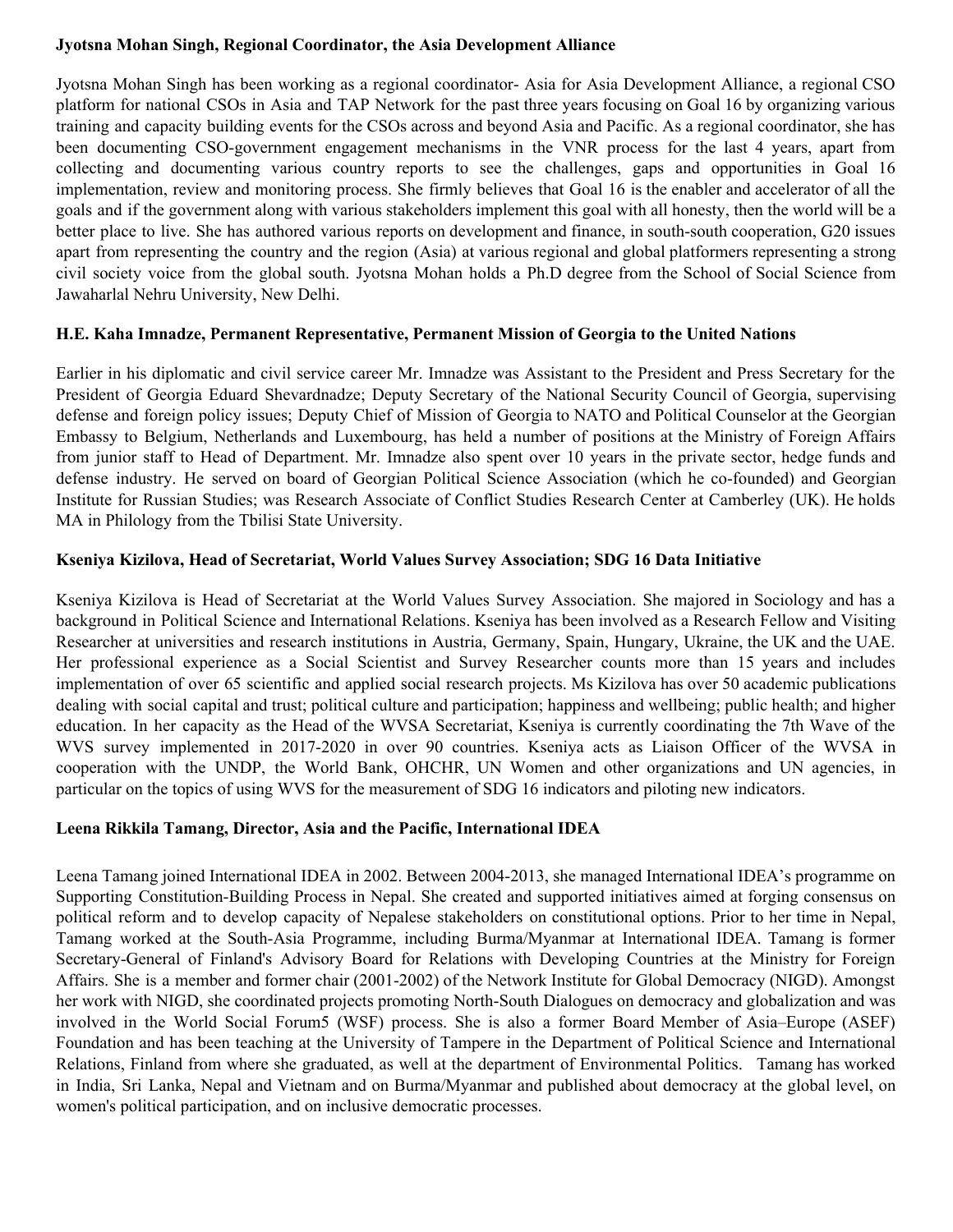# **Maja Stojanovska, Programme Analyst, Head of Governance Unit, UNDP, Timor-Leste**

Maja Stojanovska is the Head of the Governance Programme at the UNDP, Timor-Leste. She is responsible for effective human and resource management of the six running projects focused on development and support of the sectors of police, justice, decentralization, elections, anti-corruption and infrastructure. Moreover, she is responsible for donor relation, programme development and resource mobilization. She received her Master's degree in Public and Nonprofit Management, European Public Policy from the Willy Brandt School of Public Policy at the University of Erfurt, Germany.

## **Hon. Makario Tagini, Minister of Justice, Solomon Islands**

## **Dr. Manuel Cáceres da Costa, Minister of Justice, Timor-Leste**

Dr. Manuel Cárceres da Costa is the Minister of Justice for Timor-Leste. He worked for the United Nations Transitional Administration for East Timor and was the UNHCR's representative in East Timor for eight years. In February 2009, he became an advisor to Timor Telecom and later, director of Institutional Relations. He studied criminal law at the University of Paz and graduated in Public Administration.

## **Manuela Leong, Director, Assosiasun Chega Ba Ita - Acbit, Timor-Leste**

## **Margaret Williams, 16+ Forum Senior Coordinator and Policy Officer, WFUNA**

Margaret Williams is the 16+ Forum Coordinator and Senior Policy Officer at the World Federation of United Nations Associations (WFUNA). In this role, she manages the 16+ Forum - a multistakeholder platform and partnership of 12 member states, the g7+ and WFUNA, designed to share best practices in SDG 16+ implementation at regional, national and local levels, across stakeholders, and including as related to youth empowerment and inclusion. In addition to regular engagement at UNHQ, the 16+ Forum organizes the Annual Showcase, a yearly, global gathering of policy makers, practitioners and thought-leaders focused on the policy and practice of advancing peaceful, just and inclusive societies (SDG 16+). Previously at WFUNA, she led the organization's work on increasing the transparency, openness and accountability of the UN Security Council (UNSC) through UNSC Election Debates and Briefings, UNSC Exit Briefings and UNSC Presidency-Civil Society Dialogues. With experience in policy, advocacy and programming, Margaret has worked on issues related to inclusion and state-society relations, youth, peace and security, gender equality and education. Beyond New York, she has lived and worked in Tunisia, Palestine, Cyprus and Greece. She holds a Master of Arts in Law and Diplomacy from The Fletcher School at Tufts University and has published on youth, peacebuilding, violent extremism, and the Middle East and North Africa.

#### **H.E. Maria Helena Pires, Permanent Representative, Permanent Mission of Timor-Leste to the United Nations**

Prior to her appointment, Ambassador Pires served as a senior policy coordination adviser to the Minister for Commerce, Industry and the Environment, as well as a senior adviser to the Vice Prime Minister, in charge of managing the State Administration. She was the Executive Director and founding member of the Centre for Women and Gender between 2013 and 2016, as well as an expert member of the Committee on the Elimination of Discrimination against Women between 2011 and 2014. From 2008 to 2009, Ms. Pires was a specialist in strengthening civil society at the Justice Facility Programme, where she focused on improving citizens' access to the justice system. She previously worked as a coordinator of the justice sector segment of the 2008 State of the Nation Report. As country programme coordinator for the United Nations Development Fund for Women (UNIFEM) between 2003 and 2007, Ms. Pires was responsible for re-establishing that agency's office in Timor-Leste.As a member of the Constituent Assembly from 2001 to 2002, she helped to draft the Constitution of Timor-Leste and was a member of the nation's first Parliament. Ms. Pires holds a Bachelor of Arts degree from the University of New England in North South Wales, Australia, and is fluent in English, Portuguese and Tetum.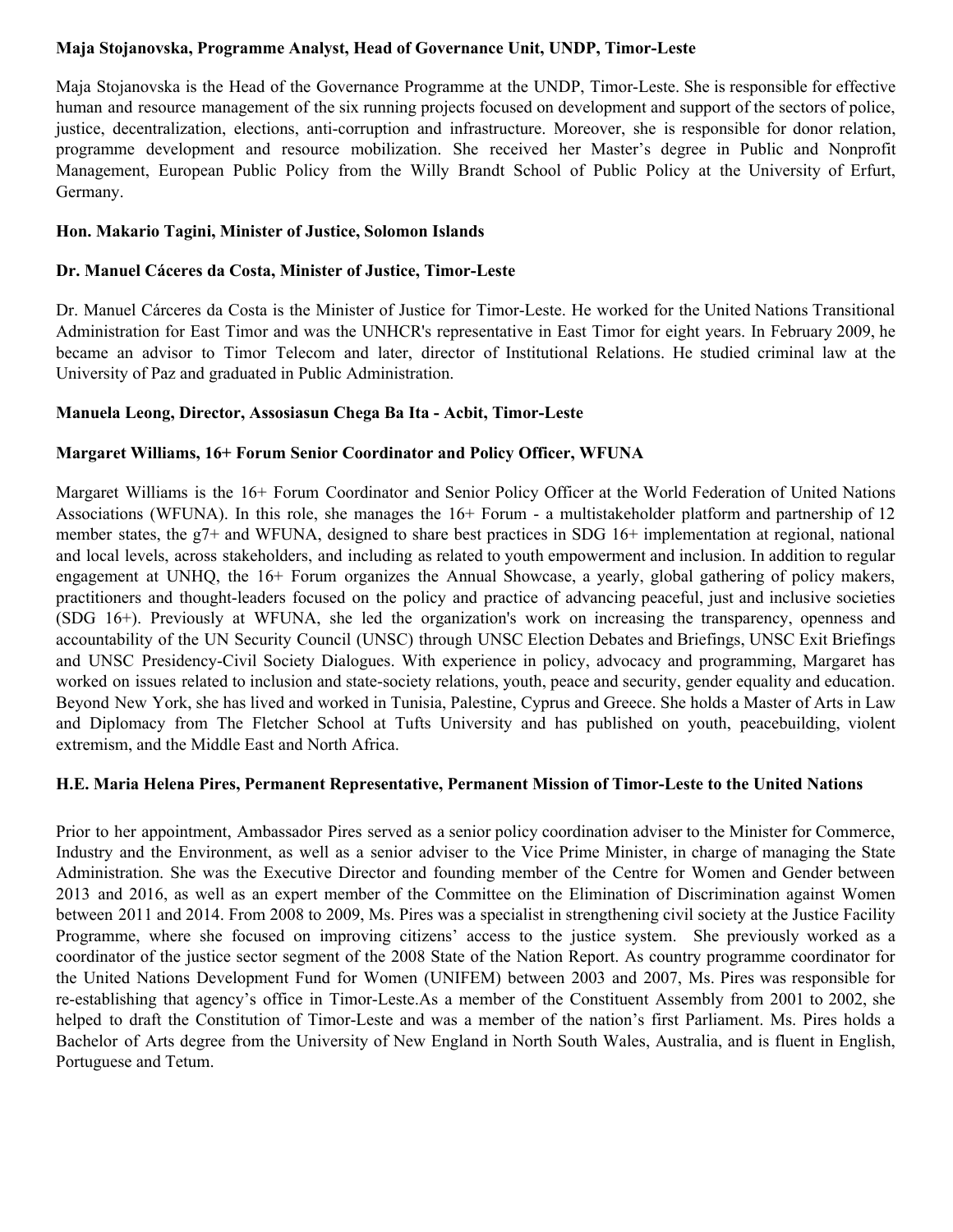#### **Maria José da Fonseca Monteiro de Jesus, Secretary of State for Equality and Inclusion, Timor-Leste**

Maria de Jesus is the Secretary of State for Equality and Inclusion for the government of Timor-Leste. Ms. De Jesus works on issues facing women and children including the Rights of the Child, violence against children, domestic and sexual violence against women, among others.

#### **Maria Filomena Soares Abrantes, Youth Parliament Alumni, Timor-Leste**

Maria Abrantes is an alumnus of the East Timor Youth Parliament, a governmental institution for the second legislature. She works with the Youth Parliament Alumni to provide training and capacity building to the youth of Timor-Leste. She has previously represented Timor-Leste's youth sector on an international level in Indonesia, Malaysia, Cambodia, Switzerland and Australia. Maria also volunteers in a youth organization called Timor-Leste Youth for Peace, focusing on peace building efforts in the society of Dili.

# **Maria Marilia Oliveira da Costa, Program Manager, Early Warning, Early Response System Program, Belun, Timor-Leste**

Maria da Costa has worked with NGO Belun since its establishment in 2004 and previously worked with Columbia University's Center for International Conflict Resolution (CICR) on projects contributing to conflict sensitive development and conflict prevention. Her work has included suco (village) conflict assessments, an NGO Sector Strengthening program, land dispute resolution and public information sharing, an Electoral Violence Education and Response (EVER) program conducted in association with IFES throughout the 2007 elections and most recently, managing the 16 staff and 86 volunteer monitors of the countrywide Early Warning, Early Response (EWER) System program. Ms. da Costa continues work on EWER program through Women Peace and Security funding support from the Government of Japan through UNWOMEN as Program Manager. Her previous work experience includes working for the Don Carlos Foundation and a local NGOs working in skills development. Ms. da Costa has a diploma in Electrical Engineering from the National Institute of Technology, Malang, Indonesia.

# **H.E. Marie Chatardova, Permanent Representative, Permanent Mission of the Czech Republic to the United Nations**

From 2010 until her latest appointment, Ambassador Chatardová was her country's Ambassador to France and Monaco, and its Permanent Representative to the International Organization of la Francophonie. Between 2013 and 2016, she served as Permanent Representative to the United Nations Educational, Scientific and Cultural Organization (UNESCO). A career diplomat, Ambassador Chatardová held several positions within the Ministry for Foreign Affairs. She was Director of Diplomatic Protocol from 2007 to 2010, and Ambassador Extraordinary and Plenipotentiary to Sweden from 2002 to 2007. Prior to that, she was Director of the Communications Strategies Department, from 2000 to 2002, and Unit Chief of the Department for the Coordination of Relations with the European Union, between 1999 and 2000. She also served in the Permanent Mission of Czech Republic to the European Union, between 1995 and 1999, and in the Ministry's Department of Analysis and Policy Planning, from 1994 to 1995. H.E. Ms.Chatardová holds a doctorate of law from Masaryk University in Brno, Czech Republic.

#### **H.E. Marina Berg, Ambassador to Indonesia, Ministry of Foreign Affairs, Sweden**

Ambassador Marina Berg, the former Director, Deputy Head of Department for Development Cooperation is Sweden's new Ambassador to Jakarta. Prior to her current post, she has served among others at the Swedish Foreign Ministry's department for the European Union as well as the department for African affairs.

#### **Martin Tsounkeu, Africa Development Interchange Network, Cameroon**

Martin Tsounkeu is a General Representative of the Africa Development Interchange Network. He is also a leading consultant for the Bureau of Economic Technical and Commercial studies (BETEC) with more than 30 years of experience. Martin is a Finance for Development Expert and the Former Chair of the Commonwealth Civil Society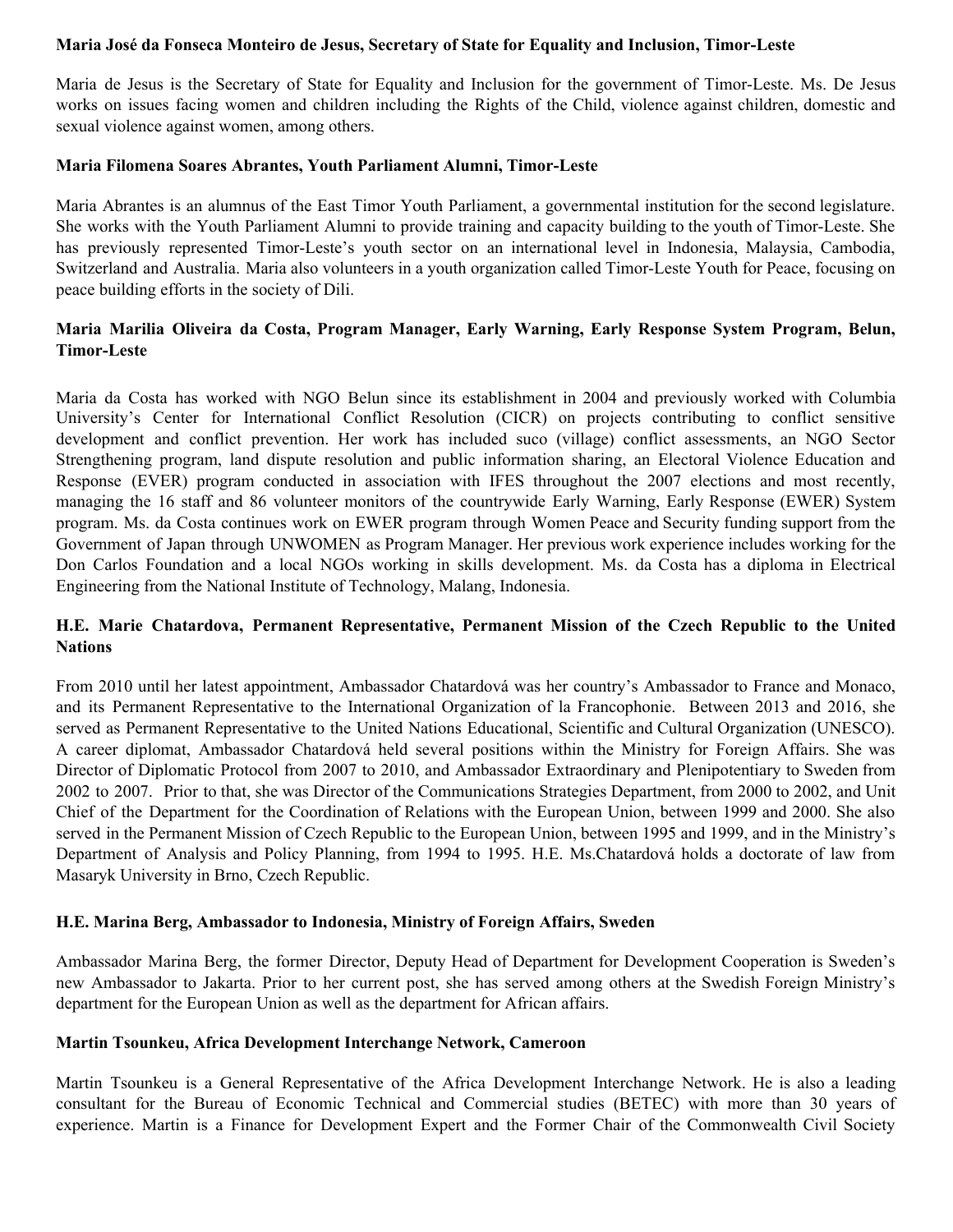Advisory Committee. He is the key resource person for the CPPS Orientation and Awareness-raising workshops on the Preparatory Process of the 2019 Voluntary National Review (VNR) in Côte d'Ivoire, the Central African Republic and Chad. Martin has published various publications and studies, including: studies: Beyond CSO Enabling Environment: Enhancing Multi-stakeholder Collaboration for Effective Development Cooperation (CPDE, 2016); Chinese Investments In Cameroon: Examining the Trends, Challenges and Perspectives on the Environment And Communities" (WWF, 2014); Smallholders' access to credit and financing in the basic agricultural value chains and risk management" (FAO, 2010) and "the China -Africa Cooperation and the peculiarities of the Chinese Development Assistance in Africa: The Case of Cameroon (AFRODAD, 2011).

# **Michael Warren, Security & Justice Expert, Cordaid, the Netherlands**

Michael Warren works as a Security and Justice Expert at the Dutch NGO Cordaid, collaborating with Cordaid's country teams and partners to tackle complex security and justice challenges in fragile and con ict-affected contexts. Mr. Warren has also served as Programme Manager at PAX, focusing on the interlinkages between local governance and con ict prevention in northern Kosovo. He worked as a Strategy Advisor at United Nations Habitat, highlighting urban violence reduction and the role of cities in building peace and legitimate governance. During his career, Michael was the Director for Project Development and Fundraising at Nonviolent Peaceforce and a Programme Specialist for Security and Rule of Law at UNDP Kosovo. He has supported and advised local and national officials, international policymakers, and civil society actors in more than a dozen countries. Michael holds a Masters of Science in the Political Economy of Violence, Conflict and Development from SOAS, United Kingdom.

## **Moni Rowshan Jahan, Deputy Director, Association for Land Reform and Development, Bangladesh**

Rowshan Jahan has extensive exposure to different countries of South Asia and pacific and central Asia, Africa, Europe, and Latin/ America in different capacities to carry out responsibilities bestowed to her. She has started career from difficult rural settings of Bangladesh and have been taking gradually increased and challenging capacities for different I/NGOs in Bangladesh as well as for regional and global platform, UN-process. Over the years, her expertise developed in the areas of Human Rights, Land and women's land rights in particular, good governance and decentralization, conflict resolution and Peace Building, Climate change and natural disaster management, Partnership Development, International policy Advocacy and networking.

# **Munkhtuya Altangerel, Resident Representative, UNDP, Timor-Leste**

Munkhtuya Altangerel is the Resident Representative of UNDP Timor-Leste since June 2019. She served as the Deputy Resident Representative for Programmes and Operations in UNDP Georgia during 2018-2019, and UNDP Kazakhstan during 2014-2018. She is a seasoned international development practitioner with seventeen years of experience. She has managed complex development initiatives in various country settings, and has published policy reports on economic resilience, local development, scaling up development successes, and the Millennium Development Goals (MDGs) implementation. During 2007-2014, Ms. Altangerel served as a policy advisor/specialist on MDGs, local and urban development, and poverty reduction at the Bureau of Development Policy at UNDP Headquarters, covering mainly Eastern European and Central Asian countries. During 2004-2007, Tuya served as the Assistant Resident Representative in UNDP Kyrgyzstan, and as a team leader for UNDP project in Tajikistan. Prior to joining UNDP, she managed policy research and advocacy projects at the World Bank and CIVICUS-World Alliance for Citizen Participation, worked as a consultant on social and economic assessments for the Environmental Resources Management (consulting company), based out of Washington D.C and London. Tuya's specialization is in sustainable livelihoods and environmental and social impact analyses. Tuya obtained her Master of Science in International Development Management from the London School of Economics, UK, and the Bachelor in International Relations and Economics from the University of Pennsylvania, USA. Tuya is a national of Mongolia

# **Musa Ansumana Soko, Coordinator, Youth Partnership for Peace and Development, Timor-Leste**

Musa Soko is a civil society leader from Sierra Leone. He began his peace building career in the early years of 2000, Musa founded the Youth Partnership for Peace and Development; a post-conflict youth-serving agency that tackles some of society's major challenges using youth-sensitive approaches. Musa is a member of the Executive Committee (EC) of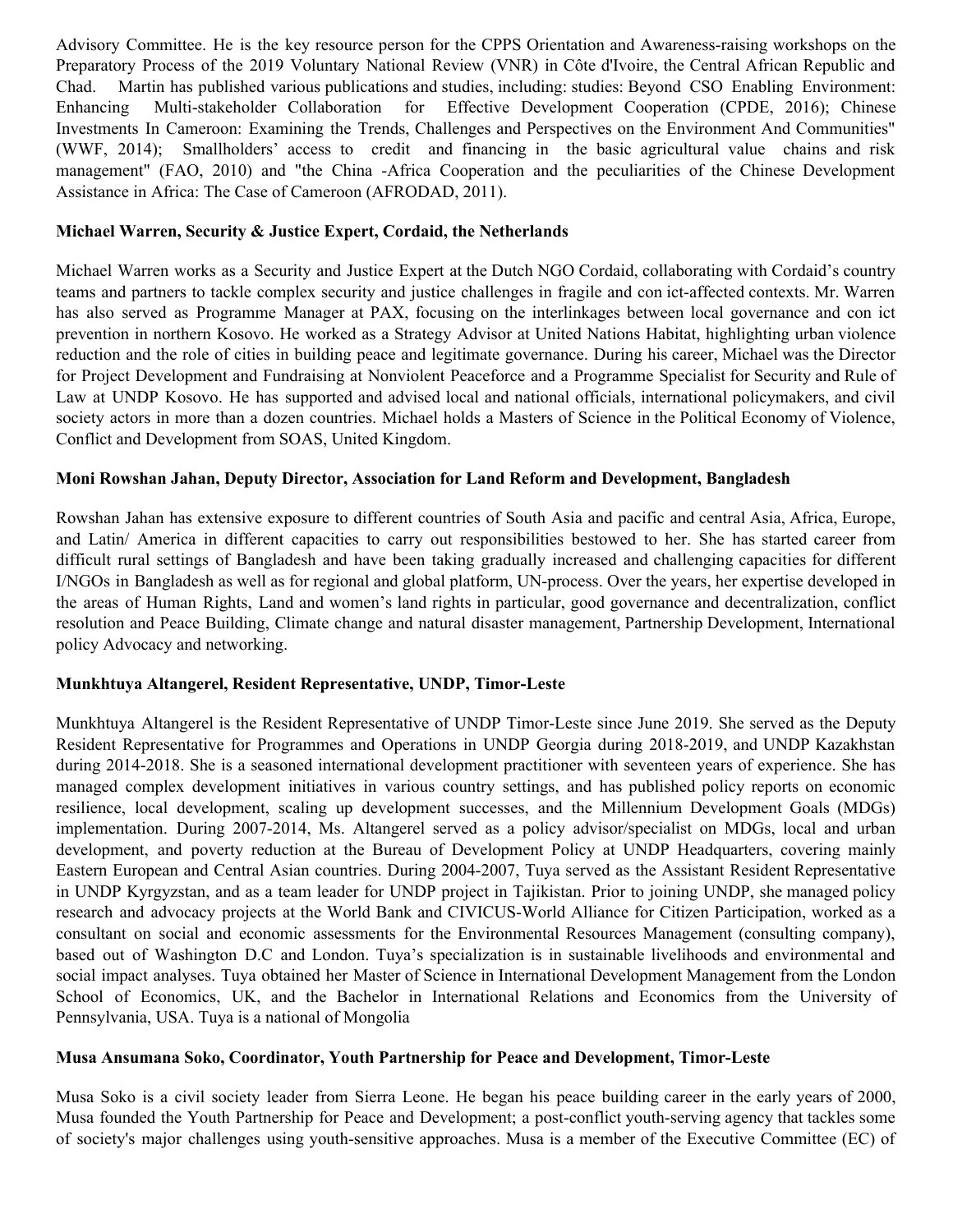the Civil Society Platform for Peacebuilding and Statebuilding (CSPPS) as well as a member of the Country Team for Sierra Leone. Musa currently manages several programs that seek to tackle significant issues of social accountability, post-conflict peacebuilding and most importantly, essential services like Health, Education, access to clean water and sanitation, among others in his policy advocacy and influencing work. Prior to his current role, Musa was involved in the Youth, Peace and Security agenda, National Fragility Assessments and he was directly involved in the Sustainable Development Goals and the Voluntary National Review process in Sierra Leone.

### **Neil Buhne, Regional Director for Asia-Pacific, United Nations Development Coordination Office**

Neil Buhne took up his new responsibilities as Regional Director, Asia-Pacific for the United Nations Development Coordination Office at the beginning of August, after concluding 4 years in Pakistan as United Nations Resident Coordinator/Humanitarian Coordinator and Designated Official for the Safety and Security of Staff. He also served as UNDP Resident Representative for his first 3 years in Pakistan. Neil has spent almost his entire career serving the UN at the country level, having also served as UN Resident Coordinator in Sri Lanka, Bulgaria and Belarus, as well as Acting RC and UNDP Resident Representative/Deputy Resident Representative in Malaysia. Earlier in his career, Neil worked with UNDP in Sri Lanka, Sudan, Bhutan, and Pakistan. He led UNDP's engagement with the humanitarian and peace-building communities as Director of UNDP's Geneva office from 2011 to 2015.

## **Nirmani Liyanage, Program Manager, We Build Colombo Together, Search for Common Ground, Sri Lanka**

Nirmani Liyanage is a social researcher, urban planner, development practitioner, educator and an ethnographer in the field of urban development and social justice.After completing her Masters in Urban and Regional Planning at Ball State University of USA she returned to Sri Lanka to join the Centre for Poverty Analysis (CEPA) where she headed their research program on Infrastructure and poverty. During her time at CEPA she revised the Think Tank's view of Infrastructure by looking at informal yet essential services delivered to urban communities as infrastructure and experimented on new methods of neighborhood mapping as a tool to facilitate more human centered urban development. She is currently working at Search for Common Ground (Sri Lanka) as the project manager of the Sri Lankan component of a global pilot "We Build Colombo together (WBCT)", field-testing the Collective Impact Approach in achieving urban development goals, particularly on human development and urban wellbeing aspects. She just completed a 14 months long live-in ethnography in Wanathamulla (known as the most notorious slum in Colombo) to understand the life in urban informal settlements of Colombo to facilitate her policy formulation and development work for the betterment of most marginalized groups of the city. As a young urban planner and an urban researcher from Colombo, she serves her city by successfully bringing together various actors driven by non-aligning interests to one table by using her role as the lead facilitator of WBCT.

#### **Noelle Poulson, Coordinator, Dili Antenna Office, UNESCO**

Noelle Poulson is the Coordinator of the Dili Antenna Office of UNESCO. Noelle works on improving the higher degree science education curriculum, mapping water resources by enhancing government capacity, mitigating disaster risks, safeguarding intangible cultural heritage, and protecting the environment, among others.

#### **Pat Walsh, Human Rights Advocate and Author, Australia**

Pat Walsh is a human rights advocate and author from Melbourne, Australia. Throughout the Indonesian occupation, he advocated self-determination for East Timor and promoted people-to-people relations with Indonesia. He witnessed East Timor's historic referendum in 1999 and then worked in CAVR (the Timor-Leste Commission for Reception, Truth and Reconciliation) and its successor organisation. He edited the English version of CAVR's monumental Chega! report, helped design the country's new centre of memory and now serves on its advisory council. Timor-Leste and Australia have both honoured him for his service to reconciliation and human rights. His new book is The Day Hope and History Rhymed in East Timor and Other East Timor Stories (2019). More see  $\leq$ www patwalsh.net>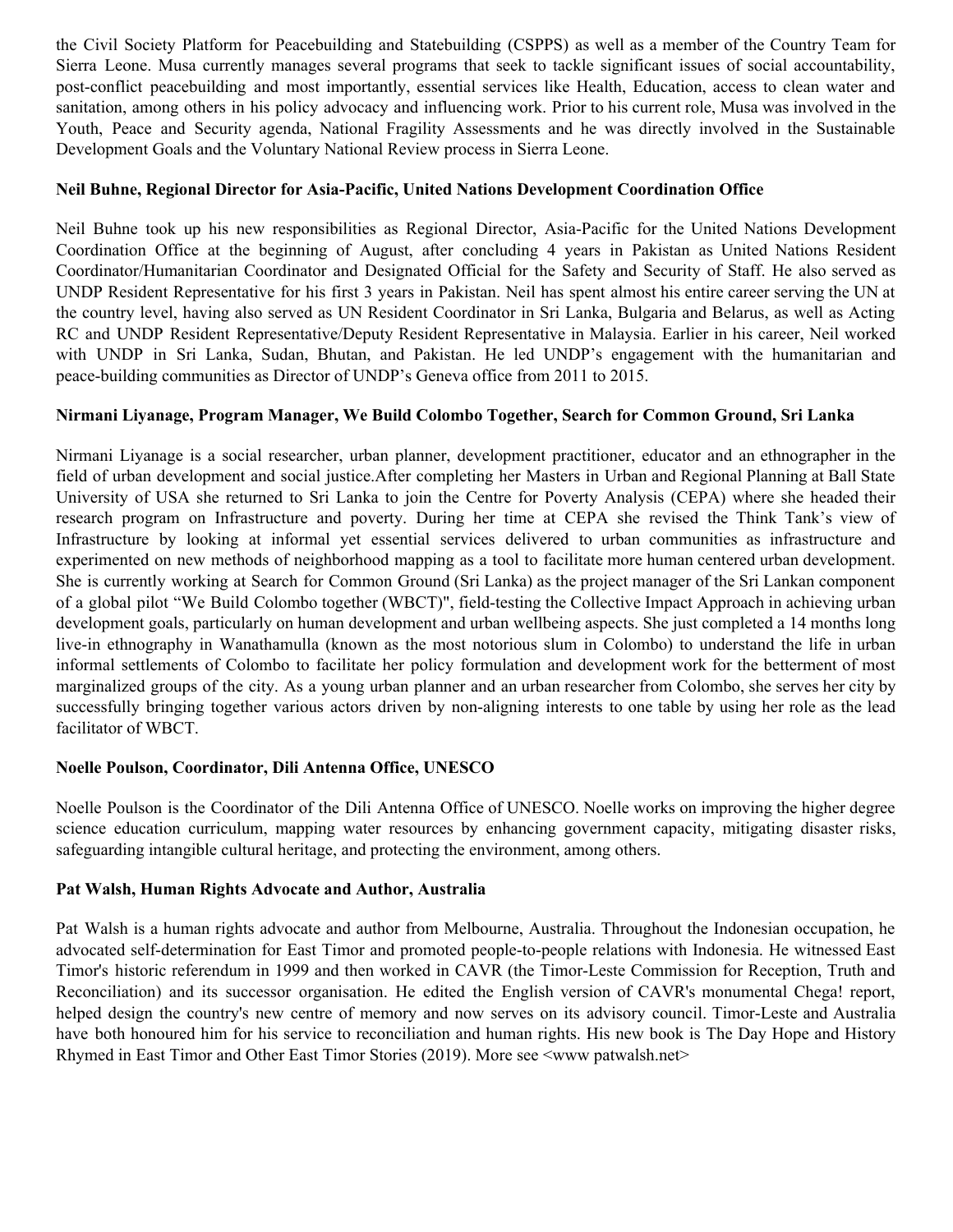## **Pauline Tweedie, Country Representative, Asia Foundation, Timor-Leste**

Pauline Tweedie is The Asia Foundation's country representative in Timor-Leste, where she oversees a country team focused on good governance, reducing violence against women, promoting peace and justice and building an inclusive economy. Pauline was formerly a senior technical advisor with The Asia Foundation's Program Specialist Group and a senior member of the Conflict and Fragility team where she provided expert advice and technical assistance to country offices in the areas of accountable government and elections, women's political, social and economic inclusion, conflict mitigation, and peacebuilding. Her areas of expertise include institutional capacity-building for government agencies and civil society organizations, gender, political participation, conflict and governance. She has also authored or contributed to a number of publications including: Bangladesh 2018: A Survey of the Bangladeshi People, The Asia Foundation 2019; The Contested Corners of Asia: Subnational Conflict and International Development Assistance, The Asia Foundation 2013; Contested Corners of Asia: The Case of Southern Thailand, The Asia Foundation, 2013; Promoting Fair Elections in South Asia, The Asia Foundation, 2012; Democracy and Conflict in Southern Thailand 2010, The Asia Foundation, 2010

# **Peter van Sluijs, Senior Strategist and Coordinator, Civil Society Platform for Peacebuilding and Statebuilding, the Netherlands**

Peter van Sluijs is a Senior Strategist employed by Cordaid, a Dutch development organisation which has its headquarters located in The Hague. Mr van Sluijs coordinates the Civil Society Platform for Peacebuilding and Statebuilding (CSPPS) the South-North non-governmental coalition of peacebuilding organisations that coordinates and supports civil society participation in the International Dialogue on Peacebuilding and Statebuilding (IDPS) and New Deal for Engagement in Fragile States. CSPPS provides strategic and capacity assistance for in-country interventions working to amplify the voice of civil society in policy processes. At the global level CSPPS coordinates lobby and advocacy efforts around sustaining peace, conflict prevention, peacebuilding and statebuilding.

## **Philippa Venning, Deputy Head of Mission, Australian Embassy in Timor-Leste**

Philippa Venning is currently serving in Dili, Timor-Leste, as Australia's Deputy Head of Mission. She is a career officer of the Department of Foreign Affairs and Trade (DFAT) and has spent a decade working on Australia's relationships with Timor-Leste, Indonesia and the Solomon Islands. Prior to joining DFAT, amongst other roles, Ms. Venning served with the World Bank in Jakarta and Honiara, the United Nations Development Program in Jakarta, and Allens law firm in Sydney and Singapore. Ms Venning holds a Masters in Laws from the University of Melbourne and a Bachelor of Laws (Hons) and a Bachelor of Arts from the Australian National University. She speaks Bahasa Indonesia, Tetun and Pidgin.

#### **Pierre-Yves Monnard, Head of Development, Canadian International Development Agency, Indonesia**

Pierre-Yves Monnard is an international development professional with over 19 years of experience working at the Canadian International Development Agency. Prior to his current position as the Head of Development in Indonesia, Pierre-Yves worked in Palestine. He completed his Masters in Business Administration (MBA) from HEC Lausanne School of Business, Switzerland.

#### **Roy Trivedy, UN Resident Coordinator, Timor-Leste**

Roy Trivedy is currently UN Resident Coordinator in Timor-Leste. He was previously the Head of Civil Society Department at the Department for International Development (DFID). Roy previously worked for DFID in Tanzania, Central Asia and the Caucasus and on peace-building and conflict resolution in various parts of Africa. Prior to his employment with DFID, Roy worked with non-governmental organizations in the UK, Mozambique, India and Malawi. He completed his studies at the Institute of Development Studies in Sussex, United Kingdom.

#### **H.E. Sahat Sitorus, Ambassador to Timor-Leste, Ministry of Foreign Affairs of Indonesia**

H.E Sitorus is the Ambassador of Indonesia to Timor-Leste. He started his diplomatic career working in various sectors of the Ministry of Foreign Affairs of Indonesia serving in China, Canada and Brazil. Prior to his current post, his most recent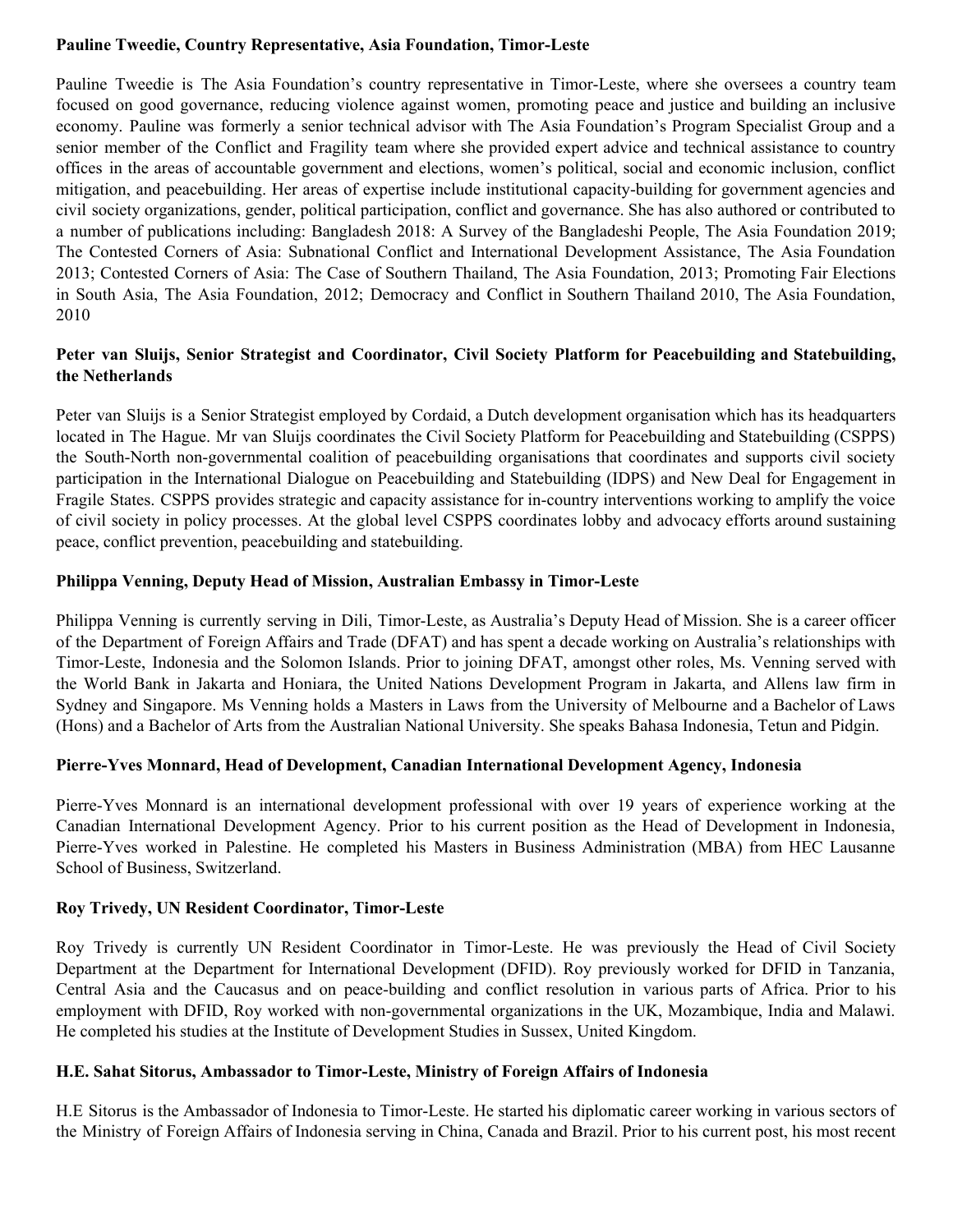roles were the Director for Area III and Inspector General at the Ministry of Foreign Affairs of Indonesia and the Deputy Director of African Affairs at the Ministry of Foreign Affairs of Indonesia. Ambassador Sitorus received his Bachelor's degree in Political and Social Science from the University of North Sumatra, Indonesia.

## **Santina Soares, Social Audit Coordinator, FONGTIL, Timor-Leste**

## **H.E. Dr. Sergio Fernandes da Costa Hornai, Commissioner, Anti-Corruption Committee, Timor-Leste**

Dr. Hornai was elected as the Commissioner of the Anti-Corruption Committee of Timor-Leste in 2019. Dr. Hornai is a General Public Defender and he is responsible for directing and representing the public defender's office, reporting to the Minister of Justice, promoting equality and justice and recommending policies and suggestions to improve. Prior to this, Dr. Hornai was Commissioner of the National Electoral Commission of Timor-Leste.

## **Shahbaz Khan, Regional Director, UNESCO**

Shahbaz Khan is an Australian climatologist and hydrologist who has worked extensively for UNESCO. Shah as also advised governments and universities on issues related to the climate and water management. Khan was previously Professor of Hydrology and Director of the International Centre of Water at the Charles Sturt University, Australia, and Research Leader/Director of Irrigated Systems and Rural Water Use areas of CSIRO Australia. He was also part of the team who developed a computer-based early warning system for floods in Pakistan, known as the Flood Early Warning System. He is currently Director of the UNESCO Cluster Office in Jakarta and the Regional Bureau for Science in Asia and the Pacific, serving as UNESCO Representative to Indonesia, Brunei Darussalam, Malaysia, the Philippines and Timor Leste.

## **Srur Alakari, Tamazight Women's Movement, Libya**

Srur Alakari is an activist and human rights defender, Amazighi born and raised in Tripoli. She is a founding member in Deraz corner creative hub and a team leader in the Tamazight Women Movement created and led by Tamazight. She is also a team member in the Deutsche Welle Academy Project 'Media in Libya' working on stability through reconciliation. She aspires to be one of the leading pioneers among women changing the landscape of conflict strategy in Africa using media and artistic initiatives for social change.

#### **Stacey Cram, Policy Director, Namati**

Stacey Cram has advised and lobbied on national and global policy development across a range of thematic issues. She joins Namati from Restless Development where she was the Head of Global Policy and Practice, leading on their Post 2015 work. Previously, she has supported national civil society organizations, governments, and multilateral organizations to develop education, youth, information and gender policies and to create citizen feedback mechanisms. In Nigeria, she worked for DFID's Education Programme, supporting stakeholders to strengthen accountability mechanisms to deliver quality, inclusive education and advance civil society organizations capacities in research, advocacy, and policy engagement. She also worked at Right To Play and Chartwell Education, led by the former US Secretary of Education Rod Paige; and consulted for USAID, CORE, and the London 2012 Olympic Games. She is passionate about citizens' role in state accountability mechanisms, governance, and open data. Stacey holds an MA in International Relations from the University of St Andrews and an MSc in Global Governance and Public Policy from Birkbeck College, University of London

## **Stefano Berti, Senior Policy Adviser on Fragility, Conflict and Violence, Swiss Agency for Development and Cooperation, Switzerland**

Stefano Berti completed his studies with a master on public policies and one on humanitarian aid, in Belgium. After his civil service in Rwanda, in 2005 he entered the Swiss Agency for Development and Cooperation as a JPO. Stefano was then seconded to the UNHCR in Georgia as a programme officer (2006-2007) and as head of field office, during the 2008 war. After a short period in Sierra Leone with UNDP and an international NGO, in 2010 he reintegrated the Swiss MFA as head of the Swiss contingent in the Temporary International Presence in Hebron (TIPH), oPt. In 2015, Stefano was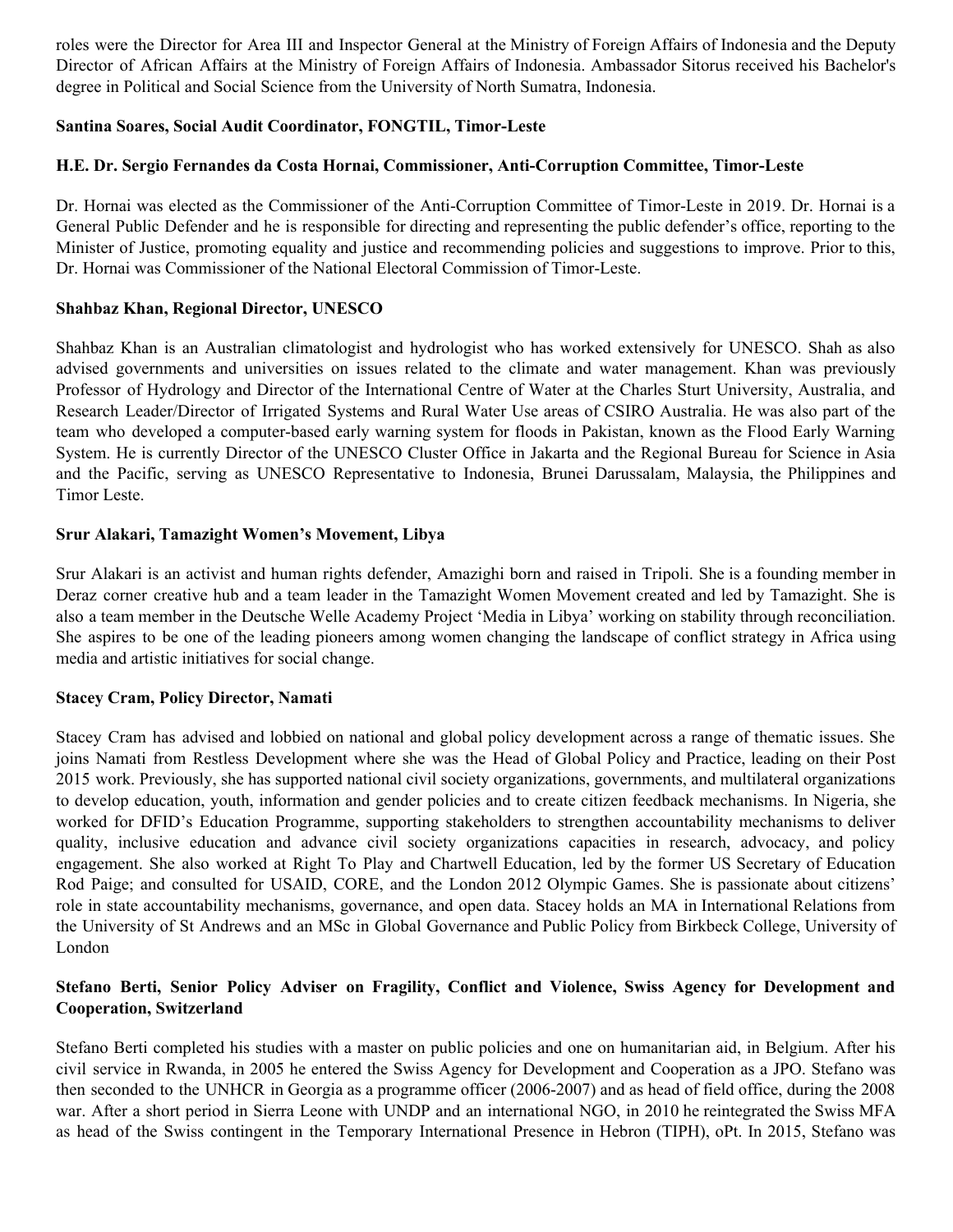appointed deputy director at the Swiss cooperation office in Niger and, in 2015, transferred to the Swiss Embassy in Haïti, as deputy head of mission. Stefano is in a partnership and is father of twins. Stefano recently took over the position of Senior Policy Advisor Fragility, Conflict, Violence at the Global Institution's Division of the Swiss Agency for Development and Cooperation (SDC), which is part of the Swiss Ministry of Foreign Affairs. Stefano will lead on the global policy dialogue and global financial partnerships on these issues with multilateral development institutions, including the United Nations Development Programme (UNDP) and the World Bank. He follows developments around SDG 16+ as well as the humanitarian – development – peace nexus.

# **Soneath Hor, Resident Representative, Timor-Leste, International Finance Corporation, World Bank Group**

Soneath Hor is the Resident Representative of the International Finance Corporation in Timor-Leste. He is an experienced development professional who has worked in international settings with proven strategic, business development and execution abilities. He has experience working in business environments in the ASEAN, Central Asian and Eastern European regions. Mr. Hor completed his Masters degree in Development Economics and International Development from Fordham University in 2003.

#### **Sunita Caminha, Country Representative, UN Women, Timor-Leste**

Sunita Caminha, Head of Office for UN Women Timor-Leste, has 15 years' experience in gender equality and conflict sensitive development programming. Prior to taking her current role, Sunita was Deputy Country Representative and oversaw UN Women Timor-Leste's Women, Peace and Security and Ending Violence against Women Programmes. She was also a Research Specialist with UN Women's (and previously UNIFEM) Policy Directorate in New York focusing on Ending Violence against Women for five years. From 2002- 2008, she worked in community conflict-sensitive development efforts with civil society organizations in Timor-Leste, including in supporting the NGO Belun in the design and development of Timor-Leste's Early Warning and Response System. Sunita received her Master of International Affairs from Columbia University's School of International and Public Affairs with a focus on forced migration and conflict resolution and is certified in community mediation and as an Open Space facilitator. She holds a bachelor's degree from Tufts University in International Relations.

# **H.E. Taur Matan Ruak, Prime Minister, Timor-Leste**

H.E. Ruak is a politician who has served as the Prime Minister of Timor-Leste since June 2018. Prior to his current position, H.E. Ruak was the President from May 2012 - May 2017. Before entering his career in politics, he was the commander of the military of Timor-Leste and the last commander of the Armed Forces of National Liberation of Timor-Leste. Since his election as Prime Minister, H.E. Ruak pledged to bring unity to the nation, promote equality, and develop the nation's economy.

#### **Teresa Jennings, Vice-President & Treasurer, LexisNexis Rule of Law Foundation**

Teresa Jennings is vice president & treasurer, LexisNexis Rule of Law Foundation and head of Rule of Law Development for LexisNexis Legal & Professional, a division of RELX Group. She is responsible for cultivating relationships with diverse groups, including funding and governmental bodies, to create, develop and advance Rule of Law projects around the world. Ms. Jennings speaks at venues highlighting the importance of the Rule of Law, including the Wilson Center, the U.S. Institute of Peace, and the CEELI Institute. Ms. Jennings currently serves as a Steering Committee member of the UN Global Alliance for Reporting Progress on Peaceful, Just and Inclusive Societies. She received an American Bar Association Presidential appointment to serve on the ABA Advisory Council on Vietnam Lawyers Exchange and Training Program. Ms. Jennings was honored as a UN Global Compact 2017 SDG Pioneer for the Rule of Law for her efforts to leverage business core skills to advance the rule of law and achieve the United Nations Sustainable Development Goals which are enhanced by peaceful, just and inclusive societies.

# **Thyn Oo, Co-Founder & Program Director, Public Legal Aid Network (Plan), Myanmar**

Thyn Oo is recognized for her high-impact legal aid mechanisms, innovative programs and delivering constructive reform efforts. As a federation of organizations/entities from all across Myanmar, in the best interest of the public, The PLAN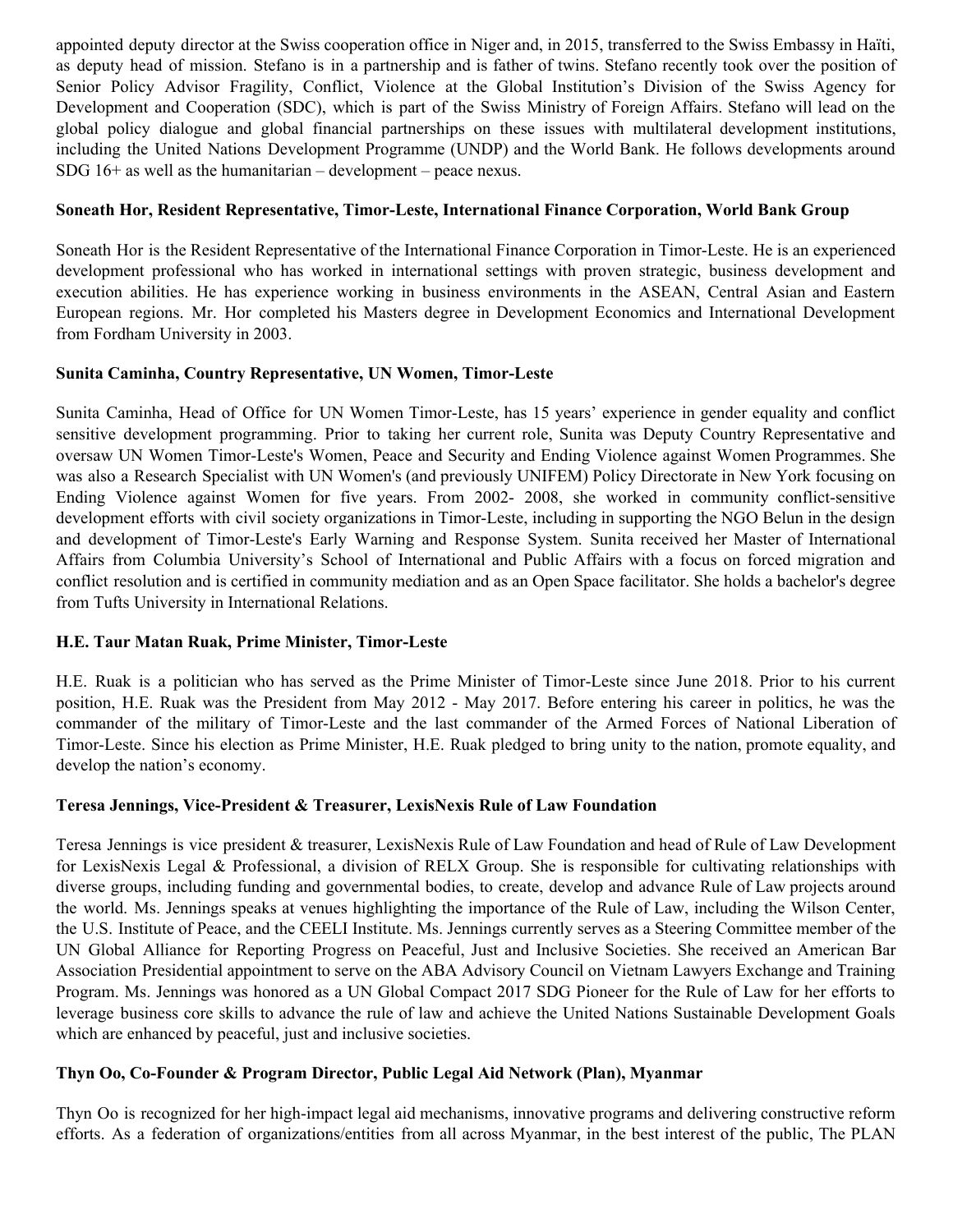works as a network, at all three levels: deliver grassroots legal aid, engage institutions and provide evidence based legislative/policy works. Thyn sits on Myanmar's "National Land Law Formulation (Drafting) and Land Management Laws Harmonization Committee" and "NLL Formulation (Drafting) Supporting Task-force" which are the official multi-ministerial, multi-stakeholder committees formed under Myanmar's National Land Use Council. Thyn is leading The PLAN while providing legislative drafting resources and public input mechanisms for the Ministries/Agencies as well as the Parliaments. Together with regional/international counterparts, advocacy efforts have been delivered on various subjects including the ASEAN Framework Instrument and other international policy and regulatory matters using many global governance platforms.

# **Ute Boettcher, Head of Competence Center Democracy, Policy Dialogue and Urban Development, GIZ, Germany**

Ute Boettcher currently holds the position of Head of the Competence Center on Democracy, Policy Dialogue and Urban Development at GIZ, a German development agency headquartered in Bonn. Prior to her current role, Ute was the Program Coordinator on the Promotion of Social and Environmental Standards in the Industry at the GIZ Dhaka office in Bangladesh.

# **Valeria Mosquera Acosta, Regional Coordinator for Cauca, Ruta Pacifica de las Mujeres, Colombia**

Valeria Acosta currently holds the position of Regional Coordinator for an organization called Ruta Pacifica de las Mujeres, located in Colombia. The organization is a women's movement actively supporting a negotiated solution to the armed conflict in Colombia, working to make visible the impact of war in the women's lives and demand their rights to truth, justice, reparation and reconstruction of individual and collective historic memory to ensure non-repetition.

## **H.E. Vegard Kaale, Ambassador to Indonesia, Ministry of Foreign Affairs, Norway**

Ambassador Kaale is a Norwegian diplomat. He obtained his Masters degree in Political Science from the Oslo University, Norway, in 1986. He started his career as a Diplomat when he became an Advisor for the Department for European Affairs at the Norwegian Ministry of Foreign Affairs, after which he then had an extensive career with the Ministry, including stints as First Secretary, Norwegian Embassy in Dublin, Ireland; Deputy Director General, Personnel Section, Ministry of Foreign Affairs; Minister Counsellor, Norwegian Embassy in the Hague, Netherlands; Senior Advisor at the Section for the High North, Climate and Energy, Ministry of Foreign Affairs; and Policy Director at the Section for Development Policy, Ministry of Foreign Affairs.. Prior to his current post as the Ambassador of Norway to Indonesia, he was the Director at the Energy Section at the Ministry of Foreign Affairs.

# **Victoria Maglana, Consultant, Global Partnership for the Prevention of Armed Conflict, Philippines**

Victoria "Mags" Z. Maglana became an advocate of human rights, anti-authoritarianism, and right to self-determination as a student leader in Southern Mindanao, Philippines in the mid-1980s and has sustained her activism for human rights, peace, social transformation, and diversity to this day. She is active in various networks promoting transitional justice, anti-authoritarianism, and restorative justice, in particular the Independent Working Group on Transitional Justice-Dealing with the Past (IWG TJDwP), Konsyensya Dabaw, and Katilingbanong Pagtambayayong. An independent consultant, she has been working with multi-stakeholders in the Philippines—both government and non-government—involved in development, peace, and security, and governance at various levels in the past 30 years. She has been an accompanier since 2007 of the Initiatives for International Dialogue (IID), a regional advocacy institution based in the Philippines and promoting human security, democratization, and people-to-people solidarity. Mags has been contributing since 2012 to popular discourse on development, politics, conflict and peace, economy, and environment via a column in SunStar Davao, one of the long-standing community newspapers in the country, and occasionally through Mindanews, an established online news platform on and for Mindanao.